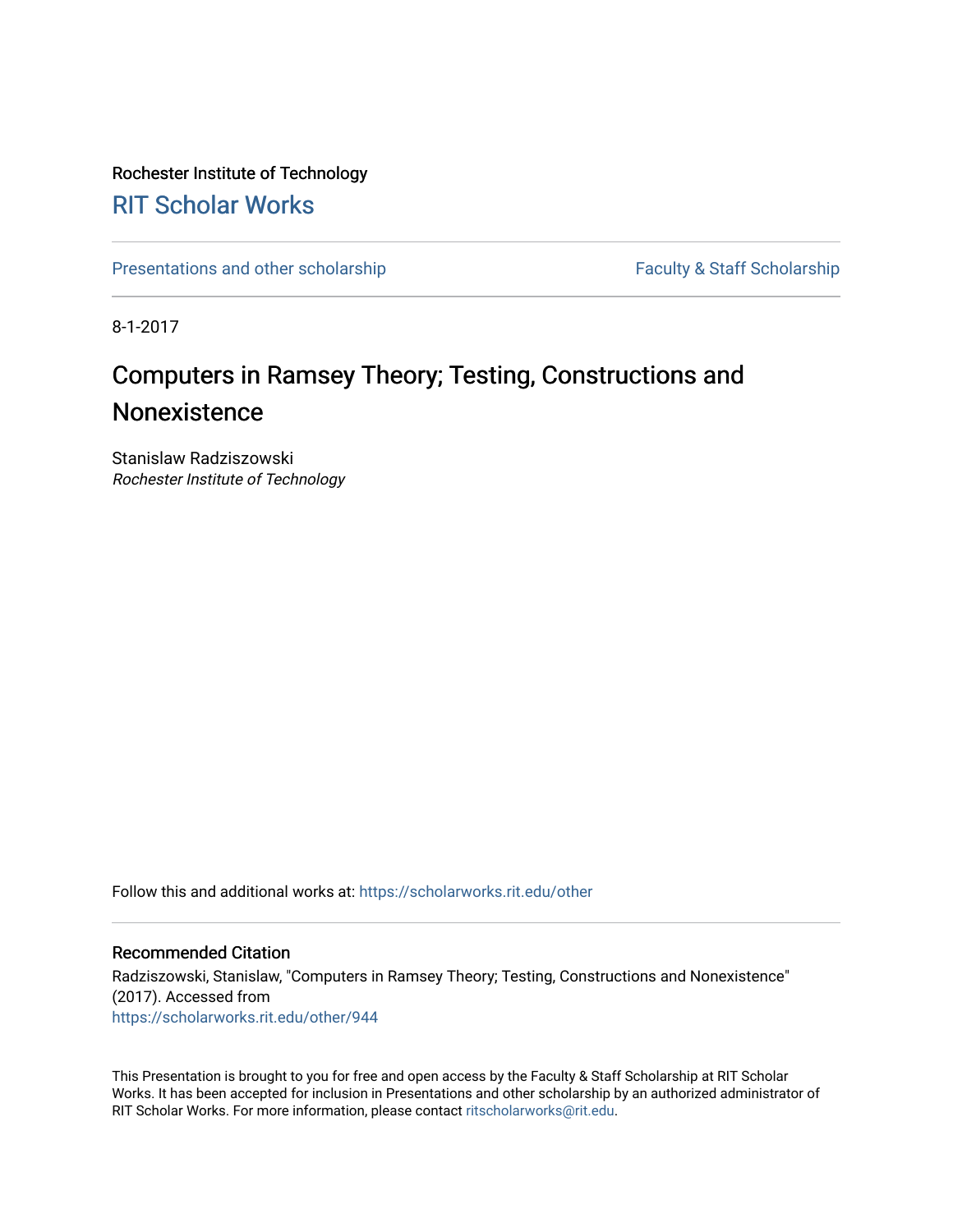### Computers in Ramsey Theory testing, constructions and nonexistence

Stanisław Radziszowski

Department of Computer Science Rochester Institute of Technology, NY, USA

Computers in Scientific Discovery 8 Mons, Belgium, August 24, 2017

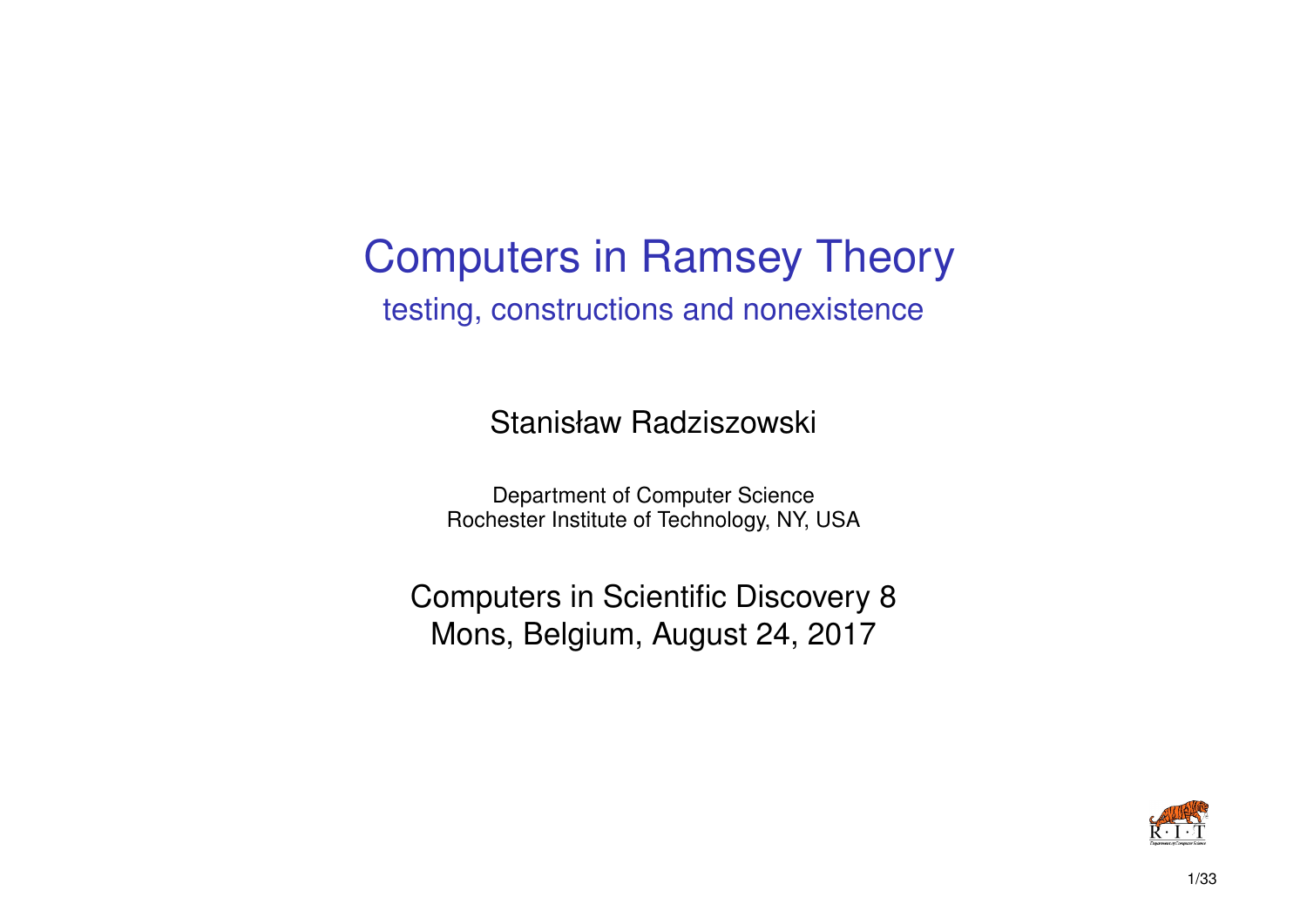### Ramsey Numbers

- $\blacktriangleright$   $R(G, H) = n$  iff minimal *n* such that in any 2-coloring of the edges of *K<sup>n</sup>* there is a monochromatic *G* in the first color or a monochromatic *H* in the second color.
- $\blacktriangleright$  2 *colorings*  $\cong$  *graphs*,  $R(m, n) = R(K_m, K_n)$
- Generalizes to *k* colors,  $R(G_1, \dots, G_k)$
- $\blacktriangleright$  Theorem (Ramsey 1930): Ramsey numbers exist

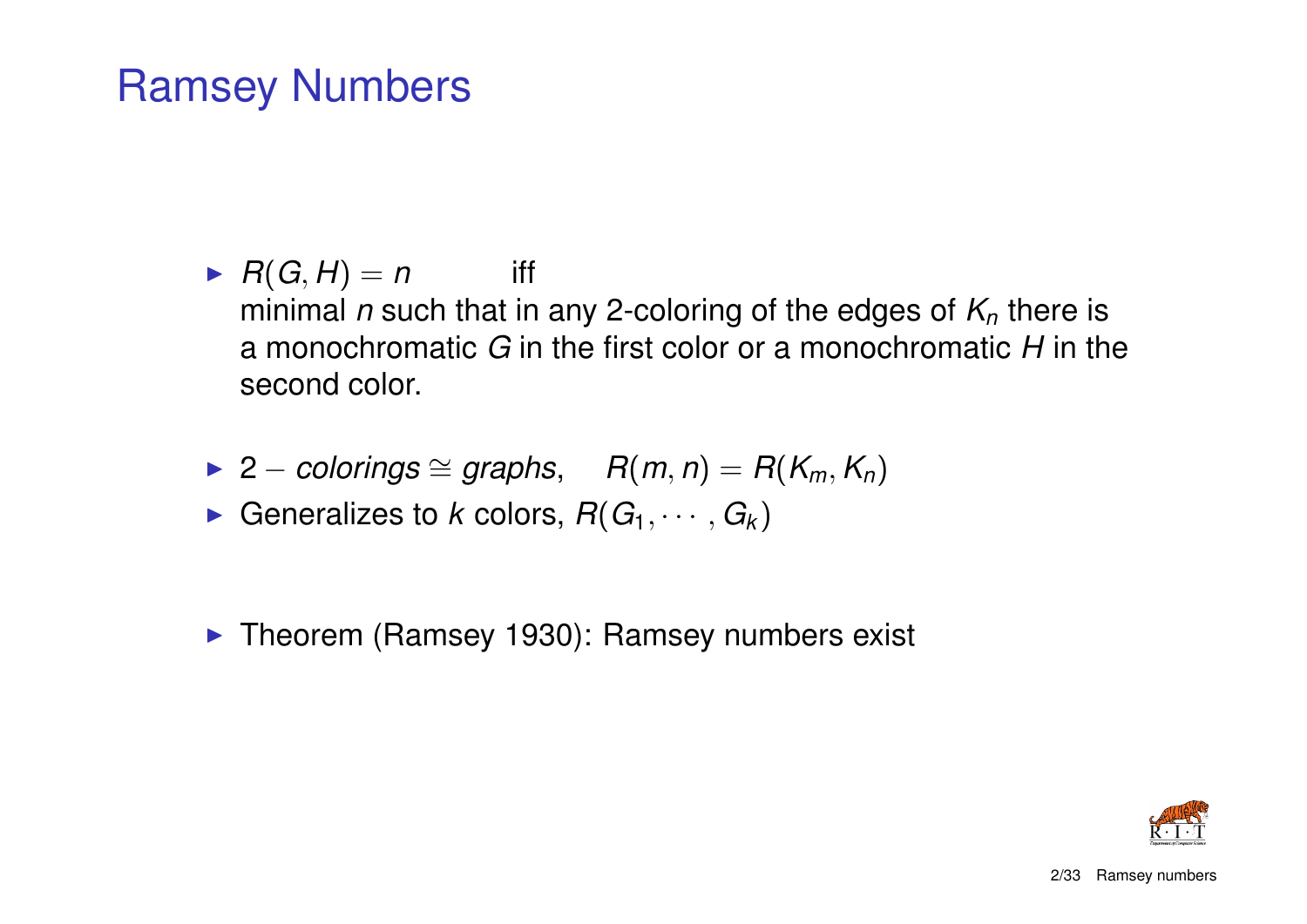### Unavoidable classics



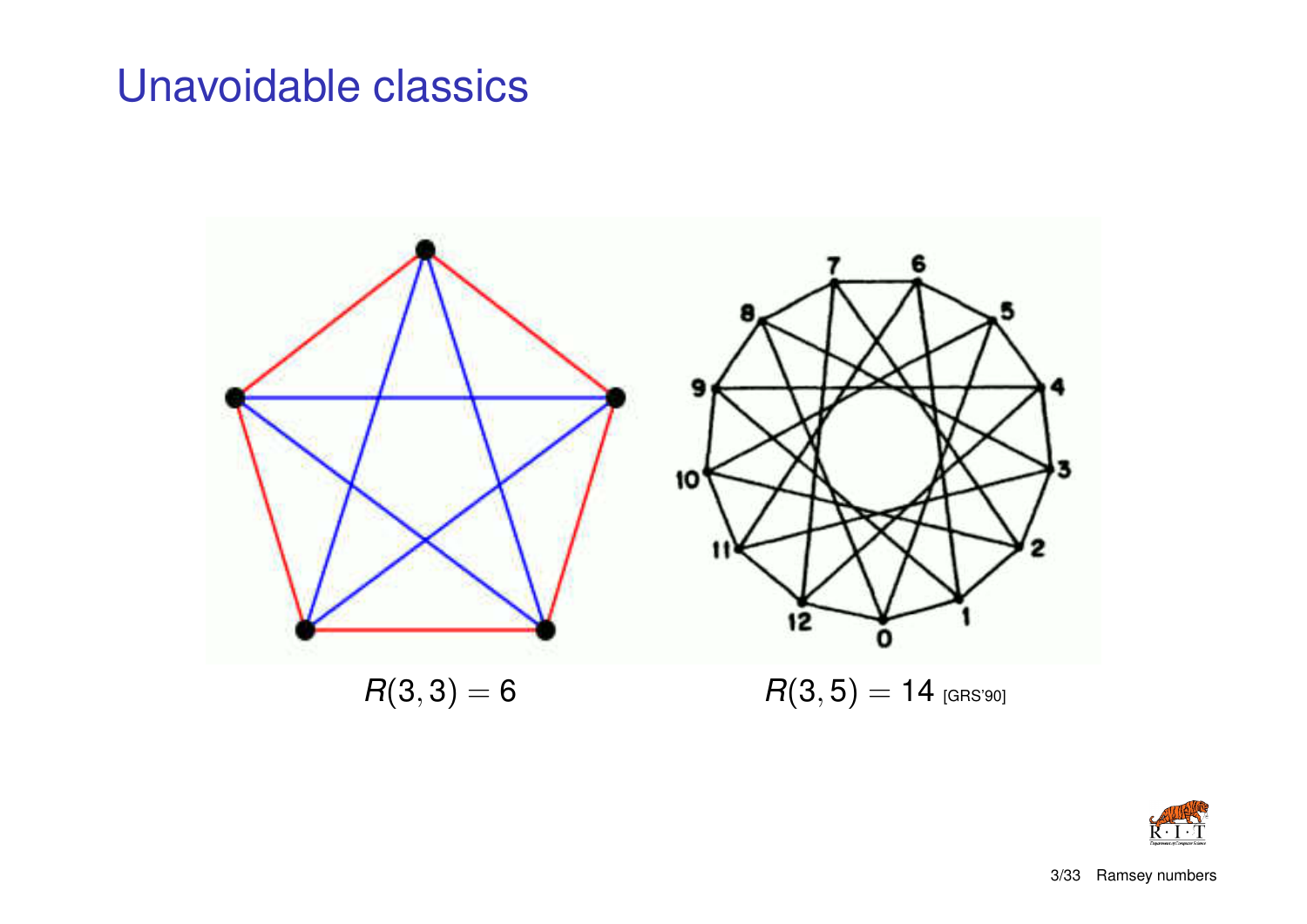

diagonal cases

► Bounds (Erdős 1947, Spencer 1975; Conlon 2010)

$$
\frac{\sqrt{2}}{e}2^{n/2}n < R(n,n) < R(n+1,n+1) \leq {2n \choose n}n^{-c\frac{\log n}{\log \log n}}
$$

**Conjecture** (Erdős 1947, \$100) lim*n*→∞ *R*(*n*, *n*) 1/*n* exists. If it exists, it is between  $\sqrt{2}$  and 4 (\$250 for value).

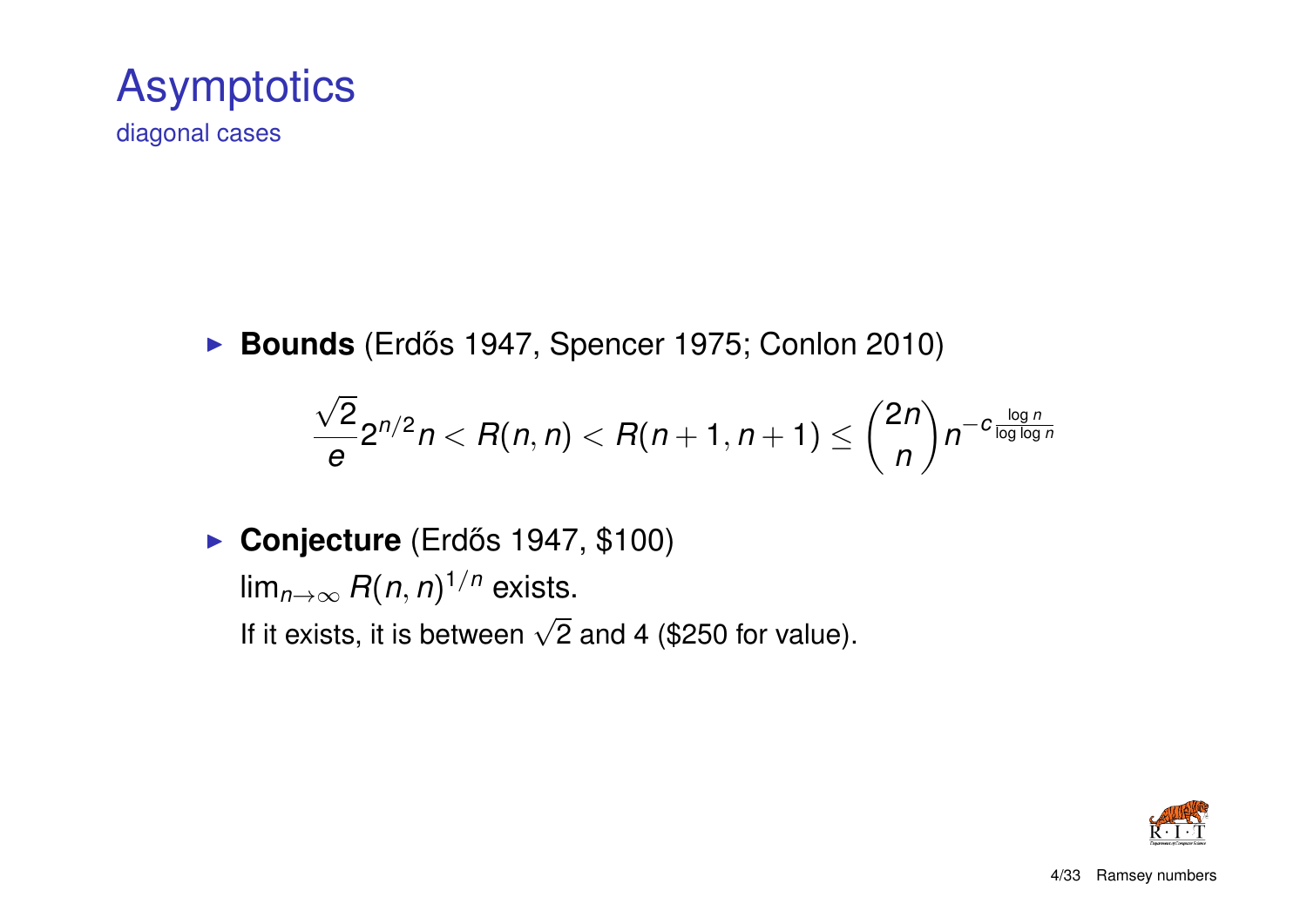### **Asymptotics**

Ramsey numbers avoiding *K*<sup>3</sup>

 $\blacktriangleright$  Kim 1995, lower bound Ajtai-Komlós-Szemerédi 1980, upper bound

$$
R(3,n) = \Theta\left(\frac{n^2}{\log n}\right)
$$

- ▶ Bohman/Keevash 2009/2013, triangle-free process
- $\blacktriangleright$  Fiz Pontiveros-Griffiths-Morris, lower bound, 2013 Shearer, upper bound, 1983

$$
\left(\frac{1}{4}+o(1)\right)n^2/\log n \leq R(3,n) \leq (1+o(1))n^2/\log n
$$

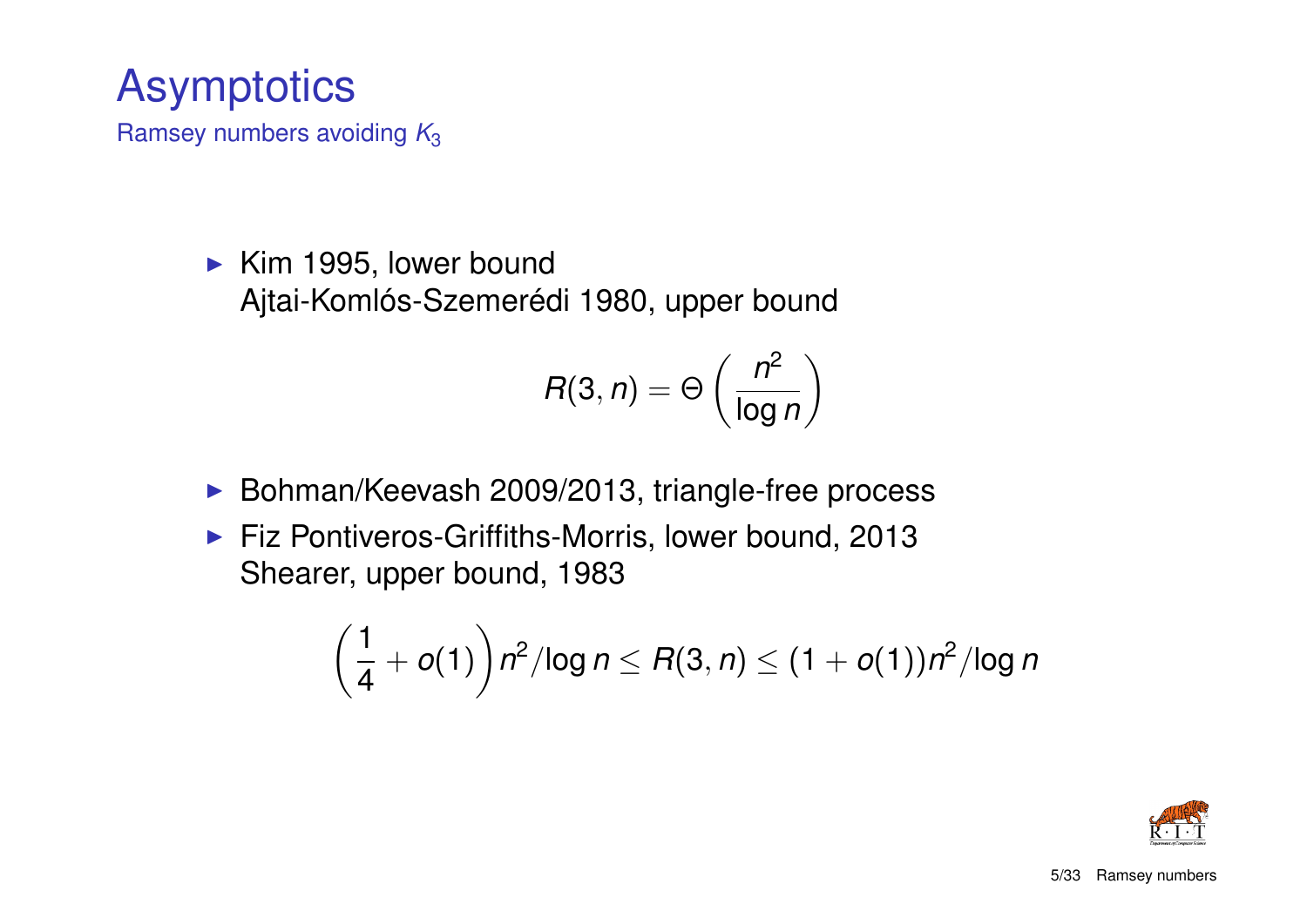### Clebsch (3, 6; 16)-graph on *GF*(2 4 )  $(x, y) \in E$  iff  $x - y = \alpha^3$



Alfred Clebsch (1833-1872)

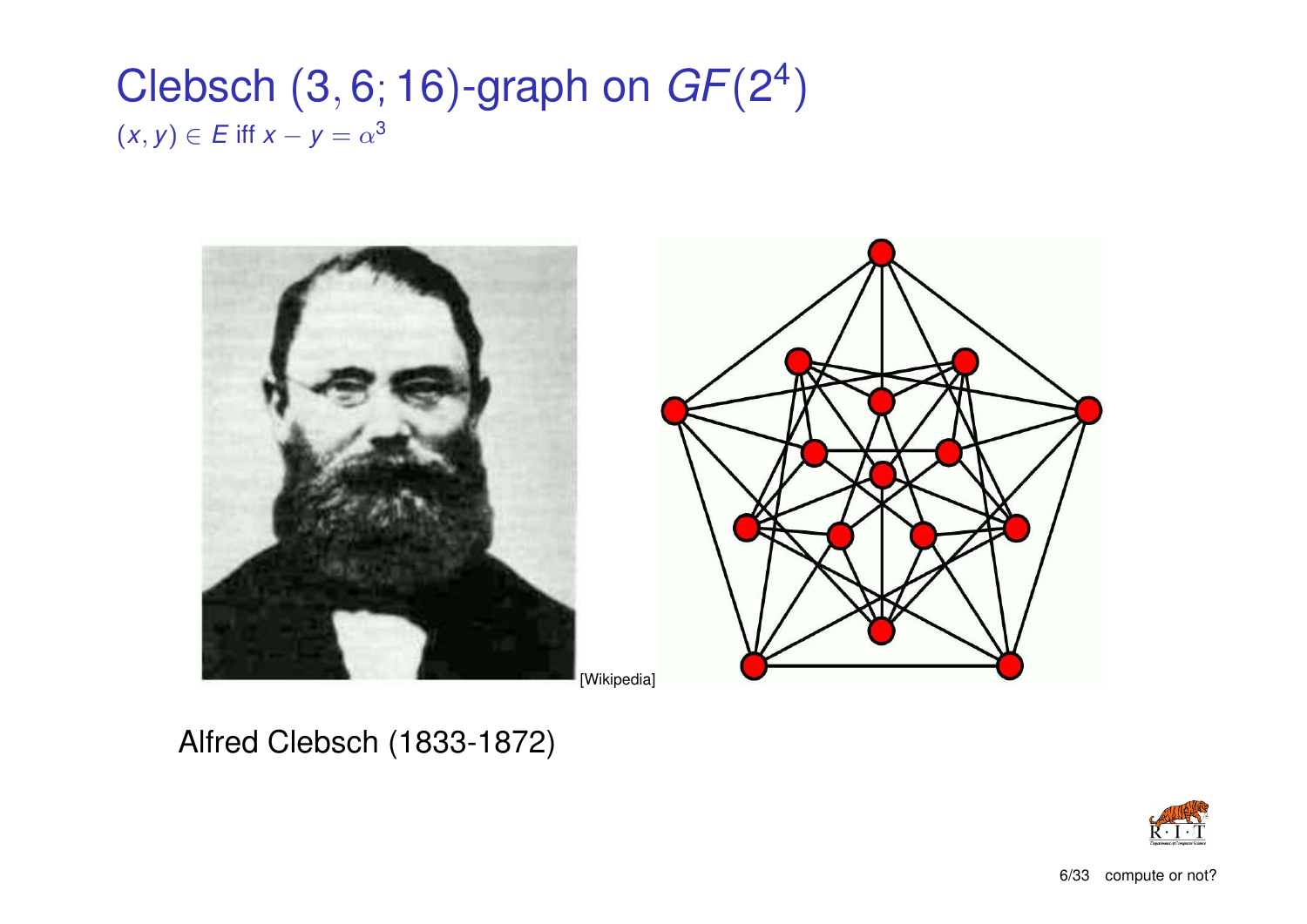### #vertices / #graphs

no exhaustive searches beyond 13 vertices

- 3 4
- 4 11
- 5 34
- 6 156
- 7 1044
- 8 12346
- 9 274668
- 10 12005168
- 11 1018997864
- 12 165091172592
- 13 50502031367952  $\approx$  5  $\ast$  10<sup>13</sup>

#### -too many to process-

- 14 29054155657235488  $\approx$  3  $\ast$  10<sup>16</sup>
- 15 31426485969804308768
- 16 64001015704527557894928
- 17 245935864153532932683719776

 $18 \approx 2 * 10^{30}$ 

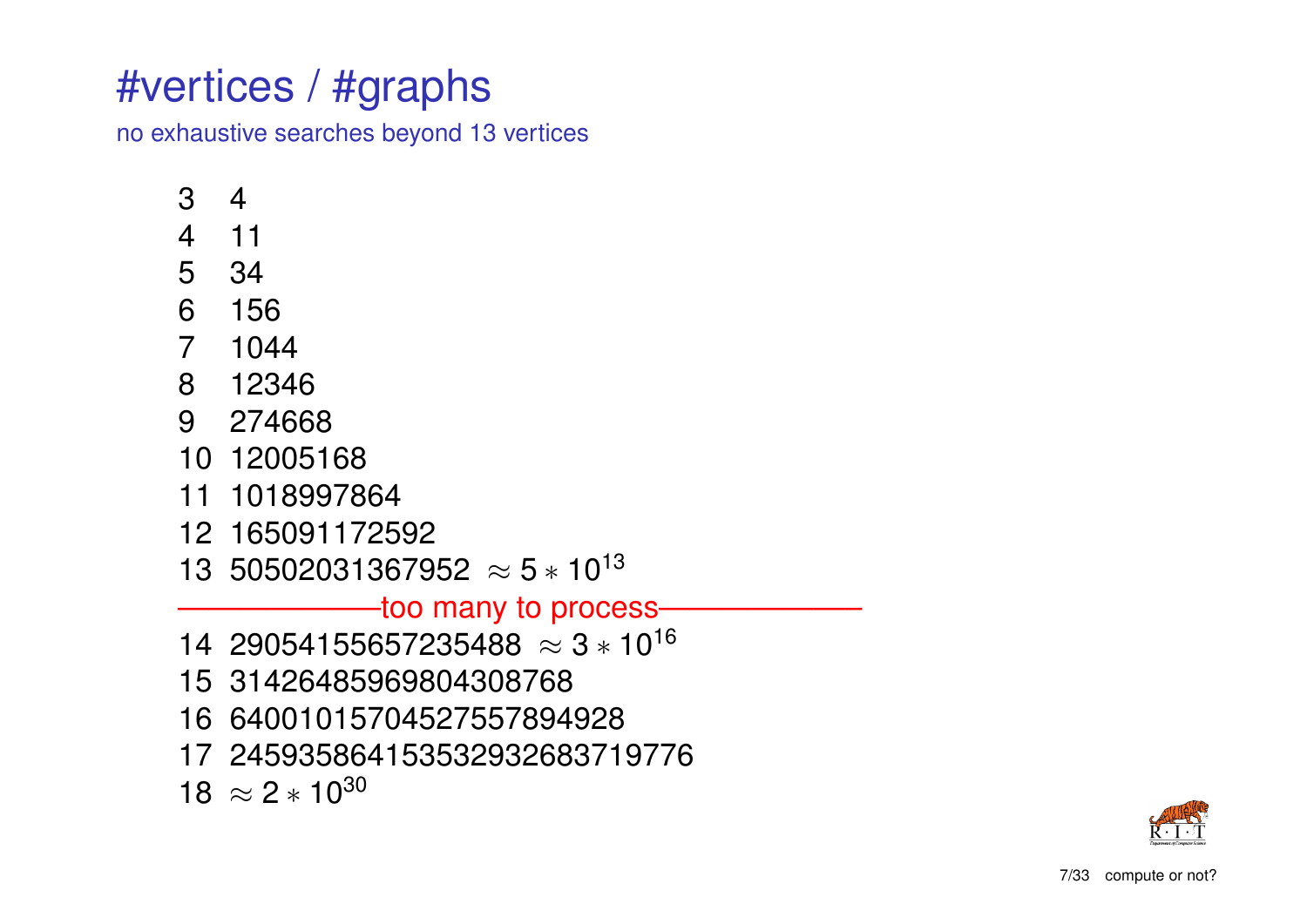### Test - Hunt - Exhaust

Ramsey numbers

**Funding:** do it right. Graph *G* is a witness of  $R(m, n) > k$  iff  $|V(G)| = k$ ,  $cl(G) < m$  and  $\alpha(G) < n$ . Lab in a 200-level course.

- **Hunting:** constructions and heuristics. Given *m* and *n*, find a witness *G* for *k* larger than others. Challenge projects in advanced courses. Master: Geoffrey Exoo 1986–
- **Exhausting:** generation, pruning, isomorphism. Prove that for given *m*, *n* and *k*, there does not exist any witness as above. Hard without nauty/traces.

Master: Brendan McKay 1991–

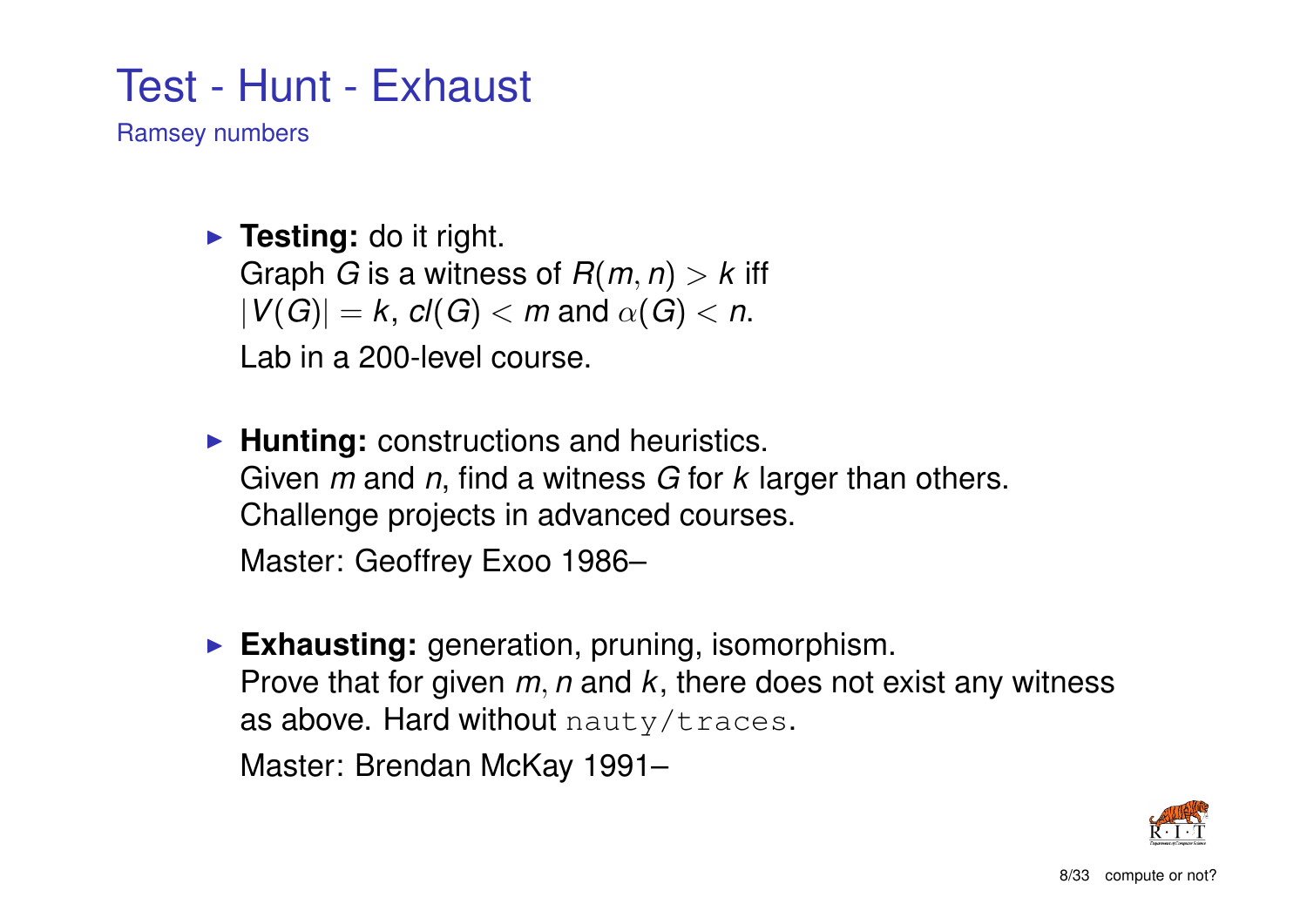## Values and bounds on *R*(*m*, *n*)

two colors, avoiding *Km*, *K<sup>n</sup>*

|    | 3 | 4  | 5  | 6   | 7   | 8    | 9    | 10    | 11    | 12    | 13    | 14    | 15    |
|----|---|----|----|-----|-----|------|------|-------|-------|-------|-------|-------|-------|
| k  |   |    |    |     |     |      |      |       |       |       |       |       |       |
| 3  | 6 | 9  | 14 | 18  | 23  | 28   | 36   | 40    | 47    | 53    | 60    | 67    | 74    |
|    |   |    |    |     |     |      |      | 42    | 50    | 59    | 68    | 77    | 87    |
| 4  |   | 18 | 25 | 36  | 49  | 59   | 73   | 92    | 102   | 128   | 138   | 147   | 155   |
|    |   |    |    | 41  | 61  | 84   | 115  | 149   | 191   | 238   | 291   | 349   | 417   |
| 5  |   |    | 43 | 58  | 80  | 101  | 133  | 149   | 183   | 203   | 233   | 267   | 269   |
|    |   |    | 48 | 87  | 143 | 216  | 316  | 442   | 633   | 848   | 1138  | 1461  | 1878  |
| 6  |   |    |    | 102 | 115 | 134  | 183  | 204   | 256   | 294   | 347   |       | 401   |
|    |   |    |    | 165 | 298 | 495  | 780  | 1171  | 1804  | 2566  | 3703  | 5033  | 6911  |
| 7  |   |    |    |     | 205 | 217  | 252  | 292   | 405   | 417   | 511   |       |       |
|    |   |    |    |     | 540 | 1031 | 1713 | 2826  | 4553  | 6954  | 10578 | 15263 | 22112 |
| 8  |   |    |    |     |     | 282  | 329  | 343   |       |       | 817   |       | 865   |
|    |   |    |    |     |     | 1870 | 3583 | 6090  | 10630 | 16944 | 27485 | 41525 | 63609 |
| 9  |   |    |    |     |     |      | 565  | 581   |       |       |       |       |       |
|    |   |    |    |     |     |      | 6588 | 12677 | 22325 | 38832 | 64864 |       |       |
|    |   |    |    |     |     |      |      | 798   |       |       |       |       | 1265  |
| 10 |   |    |    |     |     |      |      | 23556 | 45881 | 81123 |       |       |       |

[SPR, ElJC survey *Small Ramsey Numbers*, revision #15, 2017, with updates]

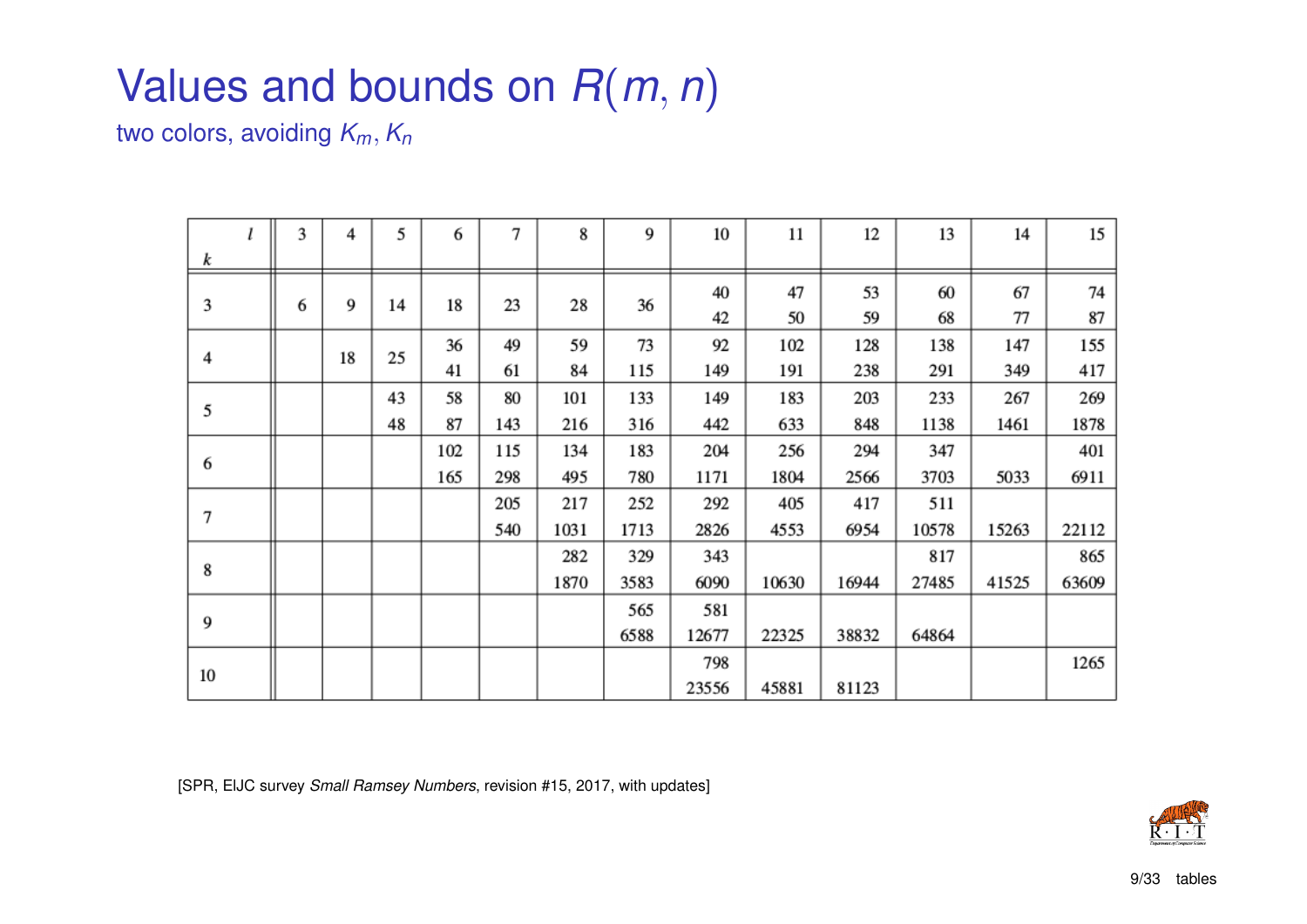## Small *R*(*m*, *n*) bounds, references

two colors, avoiding *Km*, *K<sup>n</sup>*

|    | 4  | 5   | 6     | 7    | 8     | 9               | 10              | 11          | 12    | 13          | 14    | 15    |
|----|----|-----|-------|------|-------|-----------------|-----------------|-------------|-------|-------------|-------|-------|
| k  |    |     |       |      |       |                 |                 |             |       |             |       |       |
| 3  | GG | GG  | Kéry  | Ka2  | GR    | Ka2             | Ex5             | Ex20        | Kol1  | Kol1        | Kol2  | Kol2  |
|    |    |     |       | GrY  | McZ   | GR              | GoR1            | GoR1        | Les   | GoR1        | GoR1  | GoR1  |
| 4  | GG | Ka1 | Ex 19 | Ex3  | ExT   | Ex16            | HaKr1           | ExT         | SuLL  | ExT         | ExT   | ExT   |
|    |    | MR4 | MR5   | Mac  | Mac   | Mac             | Mac             | Spe4        | Spe4  | Spe4        | Spe4  | Spe4  |
| 5  |    | Ex4 | Ex9   | CaET | HaKr1 | Kuz             | ExT             | Kuz         | Kuz   | Kuz         | Kuz   | ExT   |
|    |    | AnM | HZ1   | HZ 1 | Spe4  | Mac             | Mac             | HW+         | HW+   | HW+         | HW+   | HW+   |
| 6  |    |     | Ka2   | ExT  | ExT   | Kuz             | Kuz             | Kuz         | Kuz   | Kuz         |       | 2.3.h |
|    |    |     | Mac   | HZ 1 | Mac   | Mac             | Mac             | HW+         | HW+   | $HW+$       | $HW+$ | HW+   |
| 7  |    |     |       | She2 | XSR2  | Kuz             | Kuz             | <b>XXER</b> | XSR2  | XuXR        |       |       |
|    |    |     |       | Mac  | HZ1   | HZ <sub>2</sub> | Mac             | $HW+$       | HW+   | $HW+$       | $HW+$ | HW+   |
| 8  |    |     |       |      | BurR  | Kuz             | Kuz             |             |       | <b>XXER</b> |       | 2.3.h |
|    |    |     |       |      | Mac   | Ea1             | HZ <sub>2</sub> | $HW+$       | $HW+$ | HW+         | $HW+$ | HW+   |
| 9  |    |     |       |      |       | She2            | XSR2            |             |       |             |       |       |
|    |    |     |       |      |       | ShZ1            | Ea1             | HW+         | HW+   | $HW+$       |       |       |
| 10 |    |     |       |      |       |                 | She2            |             |       |             |       | 2.3.h |
|    |    |     |       |      |       |                 | Shi2            | HW+         | HW+   |             |       |       |

[ElJC survey *Small Ramsey Numbers*, revision #15, 2017]

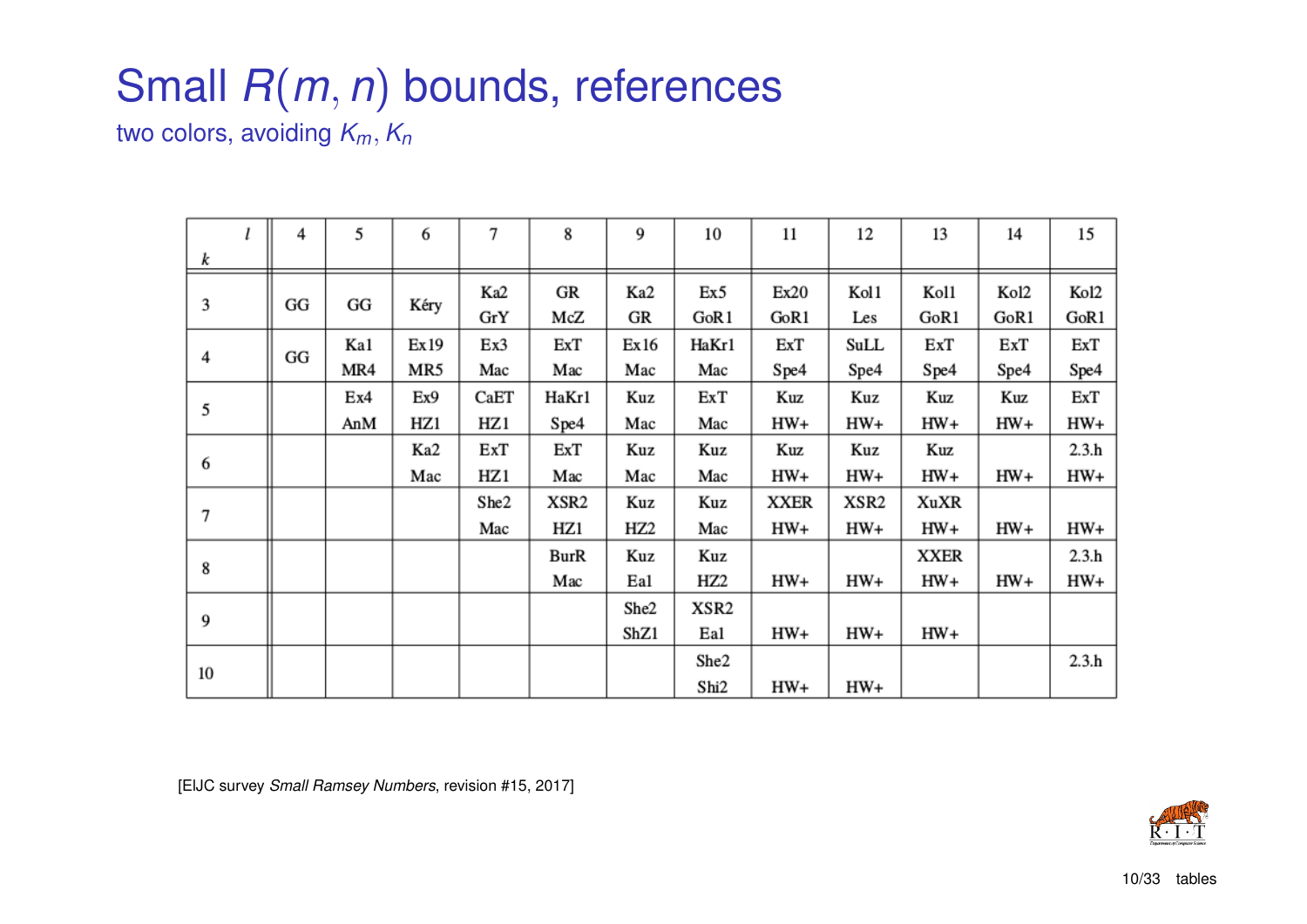## Small *R*(*m*, *n*), references

|  |  | $R(5,5) \leq 48$ , Angeltveit-McKay 2017. |  |  |
|--|--|-------------------------------------------|--|--|
|--|--|-------------------------------------------|--|--|

|    | 4  | 5   | 6                | 7                | 8                | 9                | 10               | $\mathbf{H}$     | 12                    | 13                 | 14              | 15               |
|----|----|-----|------------------|------------------|------------------|------------------|------------------|------------------|-----------------------|--------------------|-----------------|------------------|
| k  |    |     |                  |                  |                  |                  |                  |                  |                       |                    |                 |                  |
| 3  | GG | GG  | Kéry             | Ka2              | <b>GR</b>        | Ka2              | Ex5              | Ex20             | Kol l                 | Koll               | Kol2            | Kol2             |
|    |    |     |                  | <b>GrY</b>       | McZ              | <b>GR</b>        | GoR <sub>1</sub> | GoRI             | Les                   | GoR1               | GoRI            | GoR <sub>1</sub> |
|    |    | Kal | Ex <sub>19</sub> | Ex3              | ExT              | Ex <sub>16</sub> | HaKrl            | ExT              | SuLL                  | ExT                | ExT             | ExT              |
| 4  | GG | MR4 | MRS              | Mae              | Mac              | Mac              | Mac              | S <sub>per</sub> | Spe4                  | <del>Spe4</del>    | <del>Spe4</del> | <del>Spot</del>  |
|    |    | Ex4 | Ex9              | CaET             | HaKrl            | Kuz              | ExT              | Kuz              | Kuz                   | Kuz                | Kuz             | ExT              |
| 5  |    | AnM | 摆开               | <b>HZI</b>       | <del>Spet</del>  | Mac              | Mae              | HW+              | $+111 +$              | <b>LDM</b>         | $+44+$          | $H^{332}$        |
|    |    |     | Ka2              | ExT              | ExT              | Kuz              | Kuz              | Kuz              | Kuz                   | Kuz                |                 | 2.3 <sub>h</sub> |
| 6  |    |     | ATTACK           | ₩                | Mac              | Mac              | Mae              | HW+              | $H^{1/2}$             | $+444$             | 12337.          | 11117.<br>1.1.1  |
|    |    |     |                  | She <sub>2</sub> | XSR <sub>2</sub> | Kuz              | Kuz              | <b>XXER</b>      | XSR <sub>2</sub>      | XuXR               |                 |                  |
| 7  |    |     |                  | <del>Mac</del>   | <b>HZI</b>       | HZ2              | Mae              | $H^*$            | 12332.4<br>43.700     | <b>HW+</b>         | $H^{\mu\nu}$    | ₩÷               |
|    |    |     |                  |                  | <b>BurR</b>      | Kuz              | Kuz              |                  |                       | <b>XXER</b>        |                 | 2.3 <sub>h</sub> |
| 8  |    |     |                  |                  | $H^{\rm{me}}$    | Eat              | +122             | $H^*$            | ₩+                    | <b>ERW+</b>        | ₩₩              | $H^*$            |
|    |    |     |                  |                  |                  | She2             | XSR <sub>2</sub> |                  |                       |                    |                 |                  |
| 9  |    |     |                  |                  |                  | \$mZt            | <del>Eat</del>   | $H^{\mu\nu}$     | $H^*$                 | $H^{\prime\prime}$ |                 |                  |
|    |    |     |                  |                  |                  |                  | She <sub>2</sub> |                  |                       |                    |                 | 2.3 <sub>h</sub> |
| 10 |    |     |                  |                  |                  |                  | Ship             | <b>HW+</b>       | 13337.<br>$25.17 - 1$ |                    |                 |                  |

Spring 2017 avalanche of improved upper bounds after LP attack for higher *m* and *n* by Angeltveit-McKay.

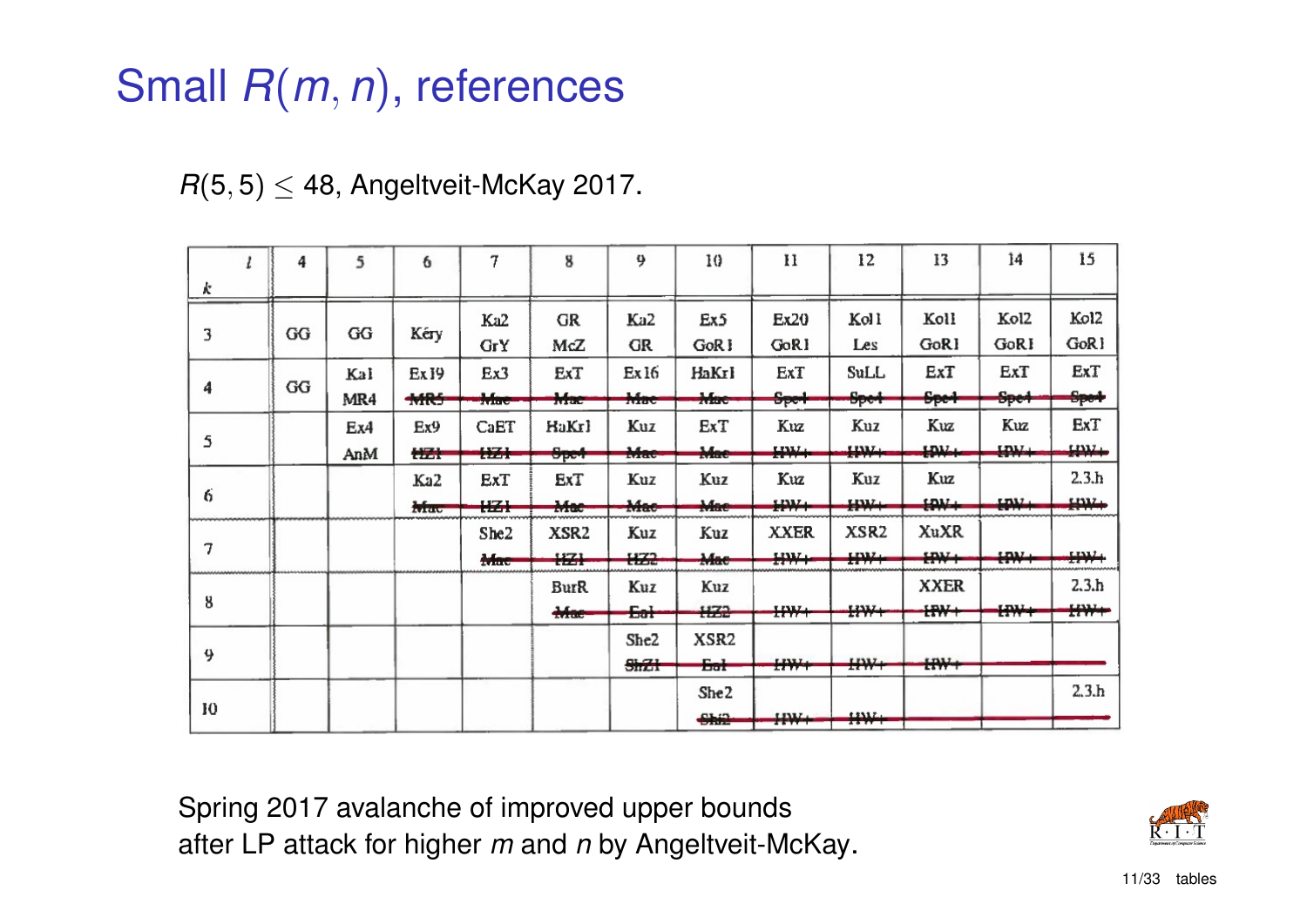# Small *R*(*Km*, *Cn*)

|          | $C_3$              | $\boldsymbol{C}_4$     | $C_5$          | $C_6$                 | $C_7$                  | $C_8$           | $C_9$              |                      | $C_n$ for $n \geq m$ |
|----------|--------------------|------------------------|----------------|-----------------------|------------------------|-----------------|--------------------|----------------------|----------------------|
| $K_3$    | 6<br>GG-Bush       | 7<br>ChaS              | 9<br>          | $11\,$                | 13                     | 15              | 17                 | <br>$\cdots$         | $2n-1$<br>ChaS       |
| $K_4$    | 9<br>GG            | 10<br>ChH <sub>2</sub> | 13<br>He4/JR4  | 16<br>JR <sub>2</sub> | 19<br>YHZ1             | 22<br>          | 25                 | $\cdots$<br>$\cdots$ | $3n-2$<br>YHZ1       |
| $K_5$    | 14<br>GG           | 14<br>Clan             | 17<br>He2/JR4  | 21<br>JR <sub>2</sub> | 25<br>YHZ <sub>2</sub> | 29<br>BolJY+    | 33<br>             | $\cdots$<br>$\cdots$ | $4n-3$<br>BolJY+     |
| $K_6$    | 18<br>Kéry         | 18<br>Ex2-RoJa1        | 21<br>JR5      | 26<br>Schi1           | 31<br>                 | 36              | 41                 | $\cdots$<br>$\cdots$ | $5n - 4$<br>Schi1    |
| $K_7$    | 23<br>Ka2-GrY      | 22<br>RaT-JR1          | 25<br>Schi2    | 31<br>CheCZN          | 37<br>CheCZN           | 43<br>JaBa/Ch+  | 49<br>$Ch+$        | $\cdots$<br>$\cdots$ | $6n - 5$<br>$Ch+$    |
| $K_{8}$  | 28<br>GR-McZ       | 26<br>RaT              | 29-33<br>JaAl2 | 36<br>ChenCX          | 43<br>ChenCZ1          | 50<br>JaA11/ZZ3 | 57<br><b>BatJA</b> | <br>$\cdots$         | $7n - 6$<br>conj.    |
| $K_9$    | 36<br>Ka2-GR       | 30<br>RaT-LaLR         |                |                       |                        |                 | 65<br>conj.        | $\cdots$<br>$\cdots$ | $8n - 7$<br>conj.    |
| $K_{10}$ | 40-42<br>Ex5-GoR1  | 36<br>LaLR             |                |                       |                        |                 |                    | $\cdots$             | $9n-8$<br>conj.      |
| $K_{11}$ | 47-50<br>Ex20-GoR1 | 39-44<br>LaLR          |                |                       |                        |                 |                    | $\cdots$             | $10n - 9$<br>conj.   |

Erdős-Faudree-Rousseau-Schelp 1976 conjecture:  $R(K_m, C_n) = (m - 1)(n - 1) + 1$  for all  $n \ge m \ge 3$ , except  $m = n = 3$ .

Lower bound witness: complement of  $(m - 1)K_{n-1}$ .

First two columns:  $R(3, m) = \Theta(m^2/\log m)$ ,  $c_1(m^{3/2}/\text{log } m) \leq R(K_m, C_4) \leq c_2(m/\text{log } m)^2.$ 

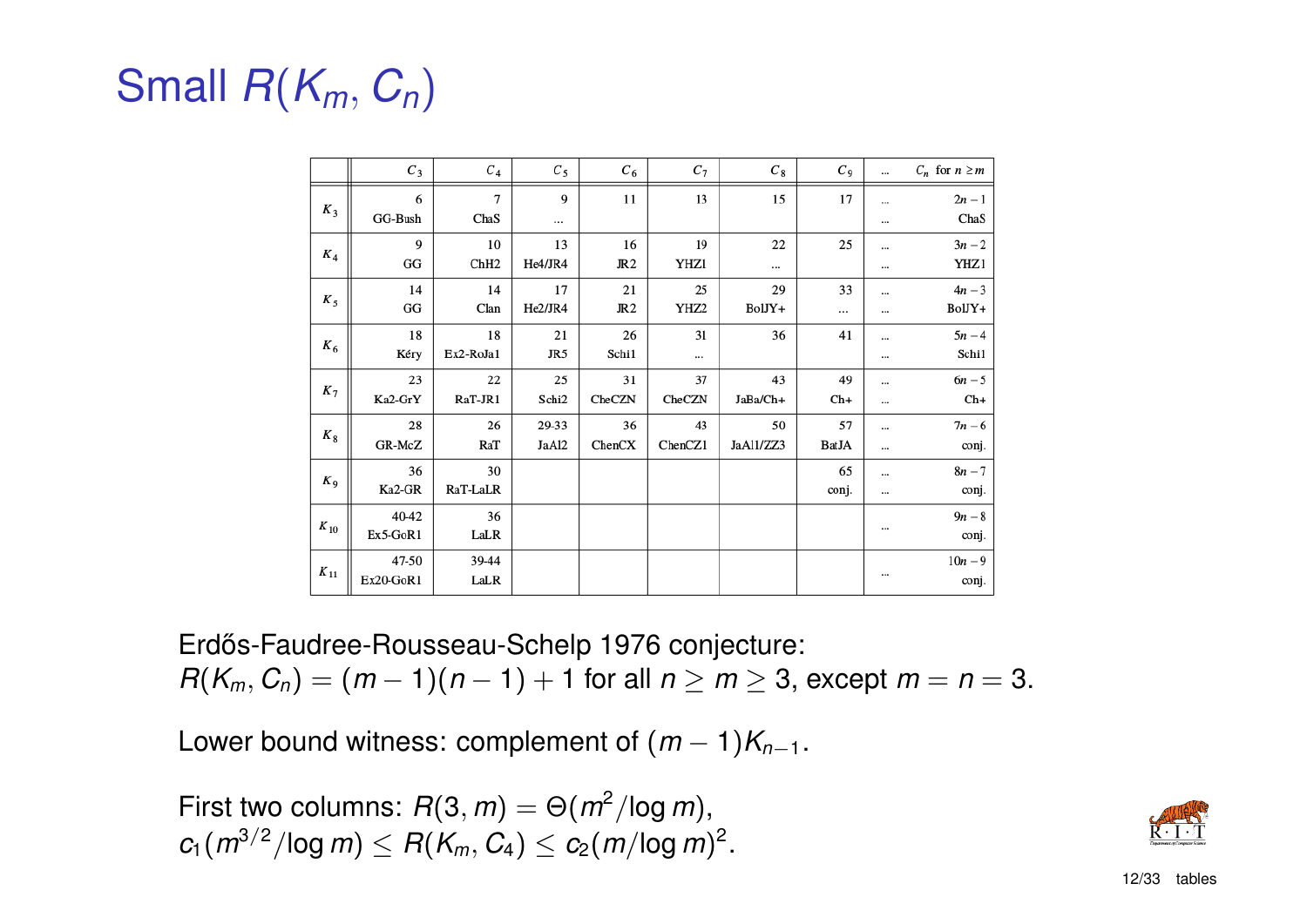### Known bounds on  $R(3, K_s)$  and  $R(3, K_s - e)$  $J_s = K_s - e$ ,  $\Delta_s = R(3, K_s) - R(3, K_{s-1})$

| $\mathcal{S}$  | $R(3, J_s)$ | $R(3, K_s)$ | $\Delta_{\scriptstyle\mathcal{S}}$ | S  | $R(3, J_s)$ | $R(3, K_s)$ | $\Delta_{\rm s}$ |
|----------------|-------------|-------------|------------------------------------|----|-------------|-------------|------------------|
| 3              | 5           | 6           | 3                                  | 10 | 37          | $40 - 42$   | $4 - 6$          |
| $\overline{4}$ | 7           | 9           | 3                                  |    | $42 - 45$   | $47 - 50$   | $5 - 10$         |
| 5              | 11          | 14          | 5                                  | 12 | $47 - 53$   | $53 - 59$   | $3 - 12$         |
| 6              | 17          | 18          | 4                                  | 13 | $55 - 62$   | $60 - 68$   | $3 - 13$         |
| $\overline{7}$ | 21          | 23          | 5                                  | 14 | $60 - 71$   | $67 - 77$   | $3 - 14$         |
| 8              | 25          | 28          | 5                                  | 15 | 69 - 80     | $74 - 87$   | $3 - 15$         |
| 9              | 31          | 36          | 8                                  | 6  | 74–91       | $82 - 97$   | $3 - 16$         |

 $R(3, J_s)$  and  $R(3, K_s)$ , for  $s \leq 16$ (Goedgebeur-R 2014, SRN 2017)

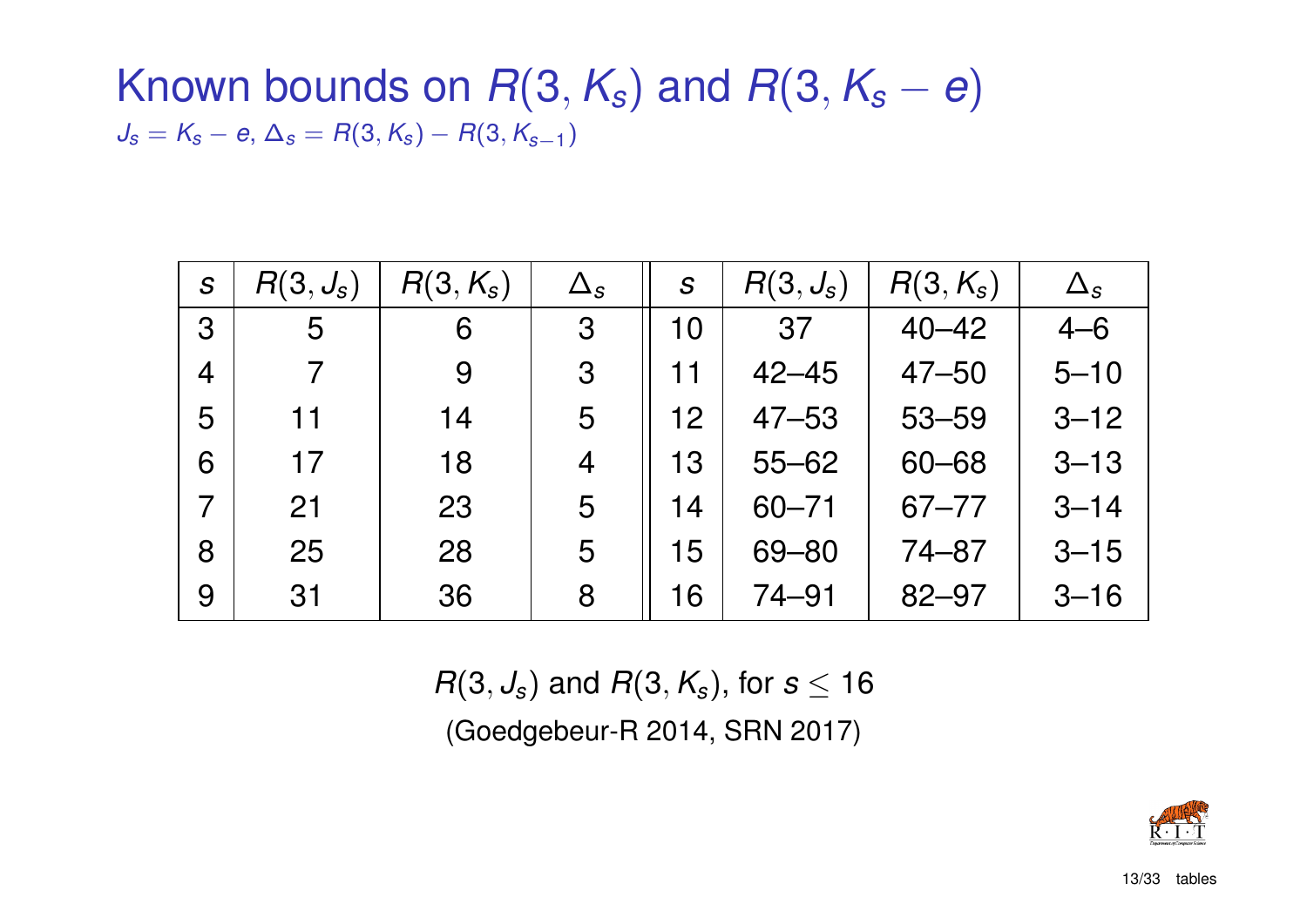### **Conjecture** and  $1/2$  of Erdős-Sós problem

Observe that  $R(3, s + k) - R(3, s - 1) = \sum_{i=0}^{k} \Delta_{s+i}$ .

We know that ∆*<sup>s</sup>* ≥ 3, ∆*<sup>s</sup>* + ∆*s*+<sup>1</sup> ≥ 7, ∆*<sup>s</sup>* + ∆*s*+<sup>1</sup> + ∆*s*+<sup>2</sup> ≥ 11.

#### **Conjecture**

*There exists d*  $\geq$  2 *such that*  $\Delta_s - \Delta_{s+1} \leq d$  *for all s*  $\geq$  2*.* 

#### **Theorem**

*If Conjecture is true, then*  $\lim_{s\to\infty}\Delta_s/s=0$ .

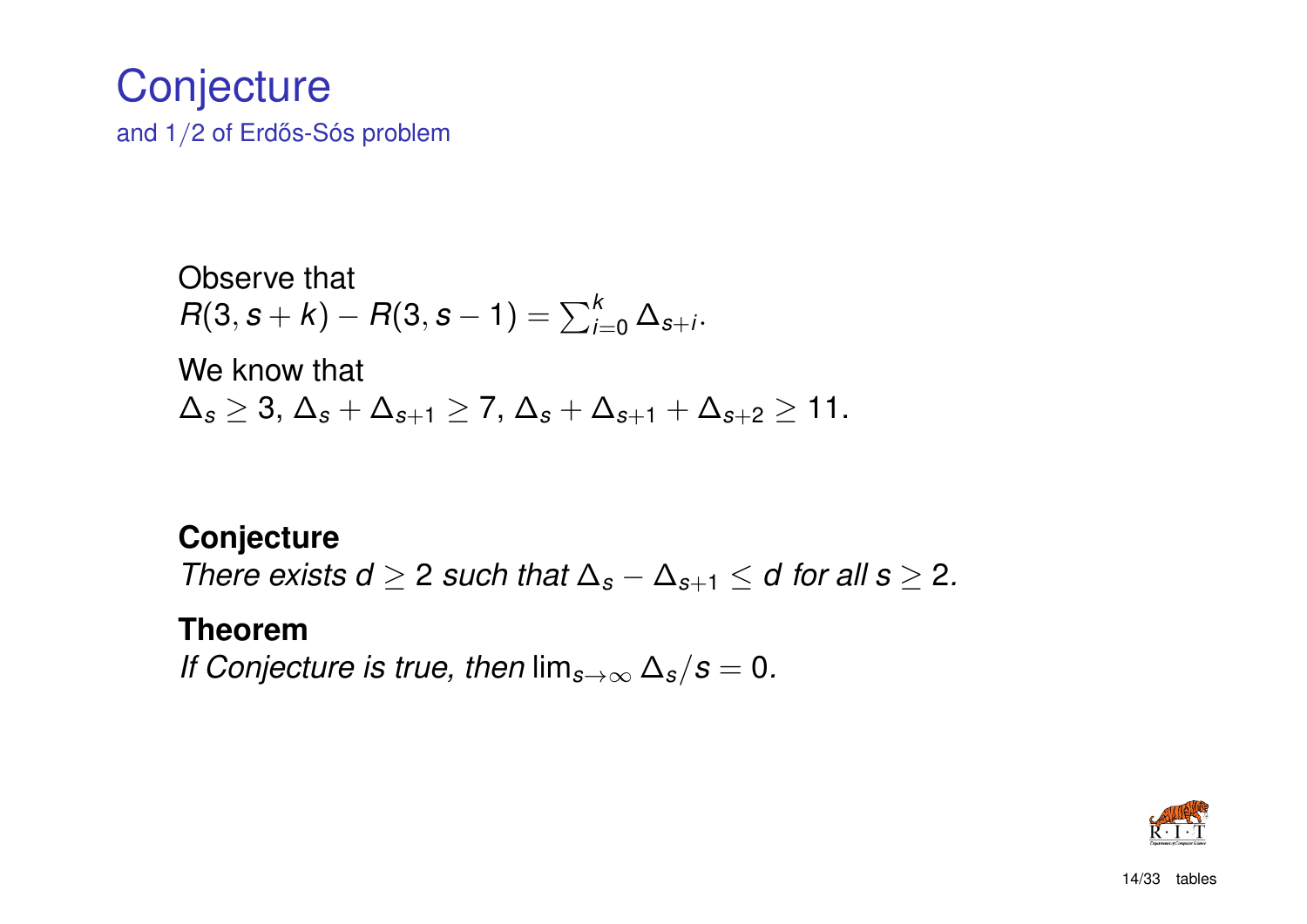## 52 Years of *R*(5, 5)

| year | reference                   | lower | upper |                                            |
|------|-----------------------------|-------|-------|--------------------------------------------|
| 1965 | Abbott                      | 38    |       | quadratic residues in $\mathcal{Z}_{37}$   |
| 1965 | Kalbfleisch                 |       | 59    | pointer to a future paper                  |
| 1967 | Giraud                      |       | 58    | <b>LP</b>                                  |
| 1968 | Walker                      |       | 57    | <b>LP</b>                                  |
| 1971 | Walker                      |       | 55    | <b>LP</b>                                  |
| 1973 | <i><u><b>Irving</b></u></i> | 42    |       | sum-free sets                              |
| 1989 | Exoo                        | 43    |       | simulated annealing                        |
| 1992 | McKay-R                     |       | 53    | $(4, 4)$ -graph enumeration, LP            |
| 1994 | McKay-R                     |       | 52    | more details, LP                           |
| 1995 | McKay-R                     |       | 50    | implication of $R(4,5) = 25$               |
| 1997 | McKay-R                     |       | 49    | long computations                          |
| 2017 | Angeltveit-McKay            |       | 48    | massive LP for ( $\geq 4, \geq 5$ )-graphs |
|      |                             |       |       |                                            |

History of bounds on *R*(5, 5)

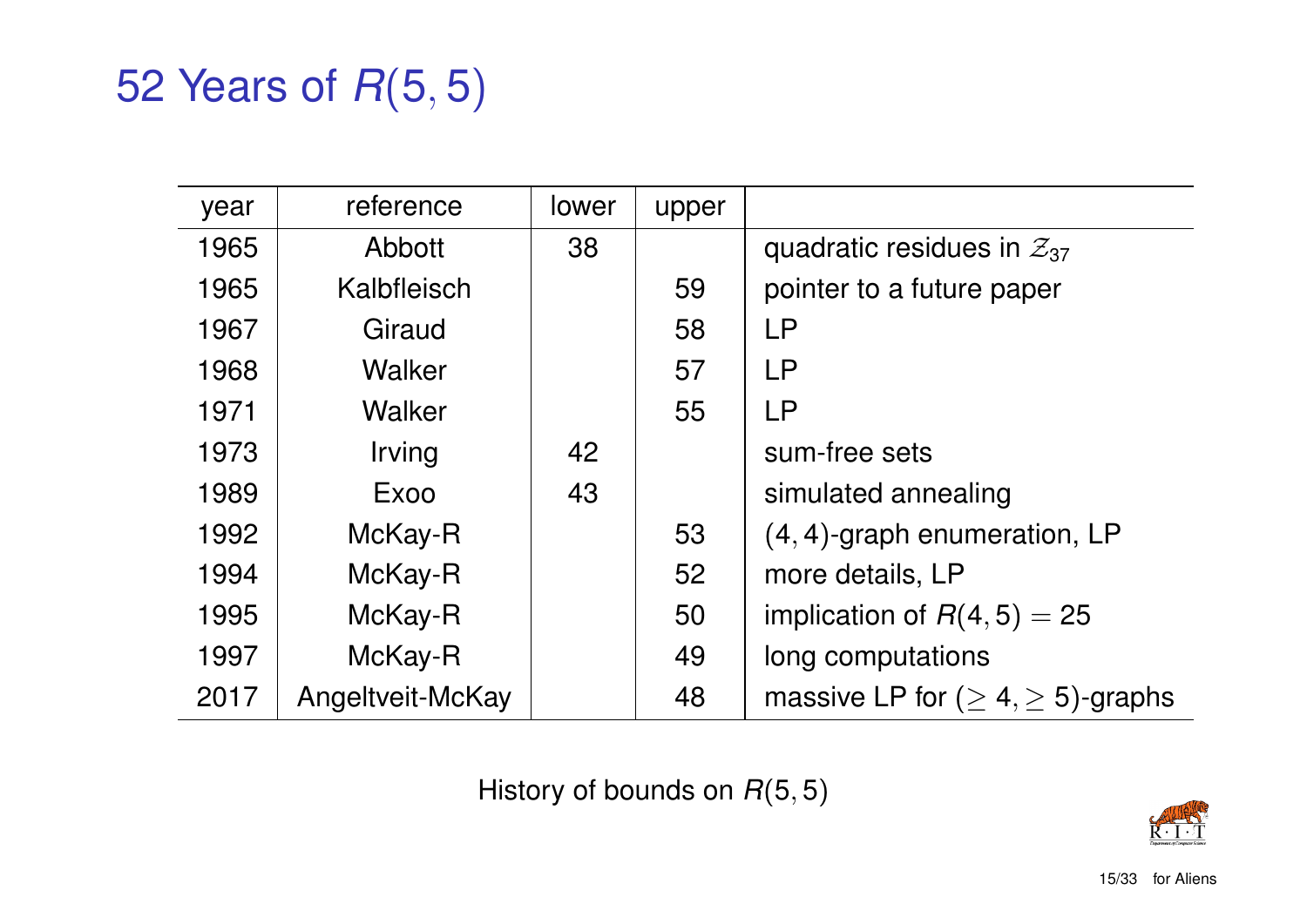$43 \leq R(5,5) \leq 48$ 

#### **Conjecture.** McKay-R 1997

*R*(5, 5) = 43, *and the number of* (5, 5; 42)*-graphs is* 656*.*

- 42 <  $R(5,5)$ :
	- Exoo's construction of the first  $(5, 5, 42)$ -graph, 1989.
	- Any new  $(5, 5; 42)$ -graph would have to be in distance at least 6 from all 656 known graphs, McKay-Lieby 2014.
- $\blacktriangleright$   $R(5, 5) \leq 48$ , Angeltveit-McKay 2017:
	- Enumeration of all 352366  $(4, 5, 24)$ -graphs.
	- $\triangleright$  Overlaying pairs of (4, 5; 24)-graphs, and completing to any potential (5, 5; 48)-graph, using intervals of cones.
	- Similar technique for the new bound  $R(4, 6) \leq 40$ .

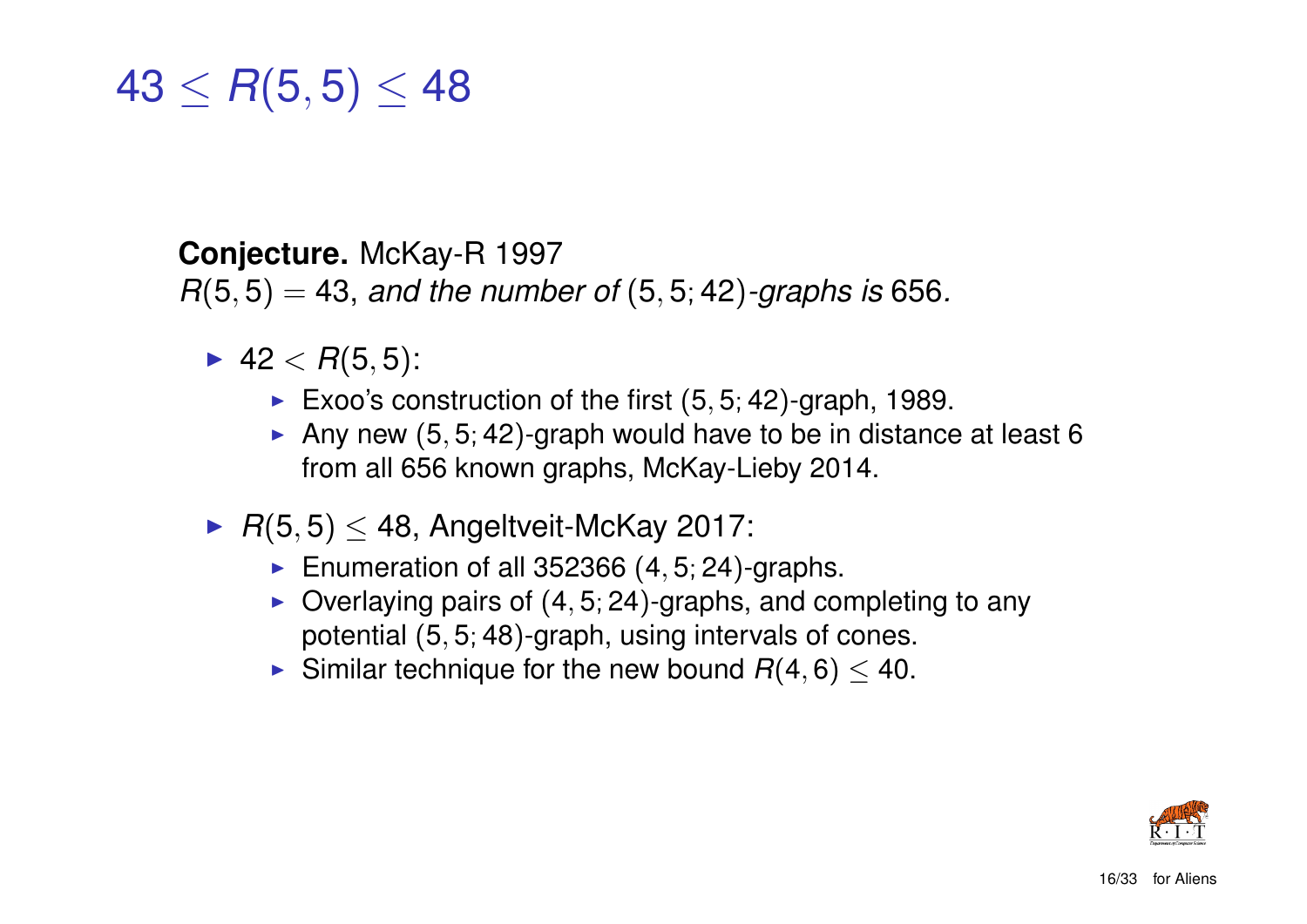## $R(4, 4; 3) = 13$

2-colorings of 3-uniform hypergraphs avoiding monochromatic tetrahedrons

- $\blacktriangleright$  The only non-trivial classical Ramsey number known for hypergraphs, McKay-R 1991.
- Enumeration of all valid 434714 two-colorings of triangles on 12 points.  $\mathcal{K}_{13}^{(3)} - t$  cannot be thus colored, McKay 2016.
- $\blacktriangleright$  For size Ramsey numbers, the above gives

$$
\widehat{R}(4,4;3) \leq 285 = {13 \choose 3} - 1,
$$

which answers in negative a general question posed by Dudek, La Fleur, Mubayi and Rödl, 2015.

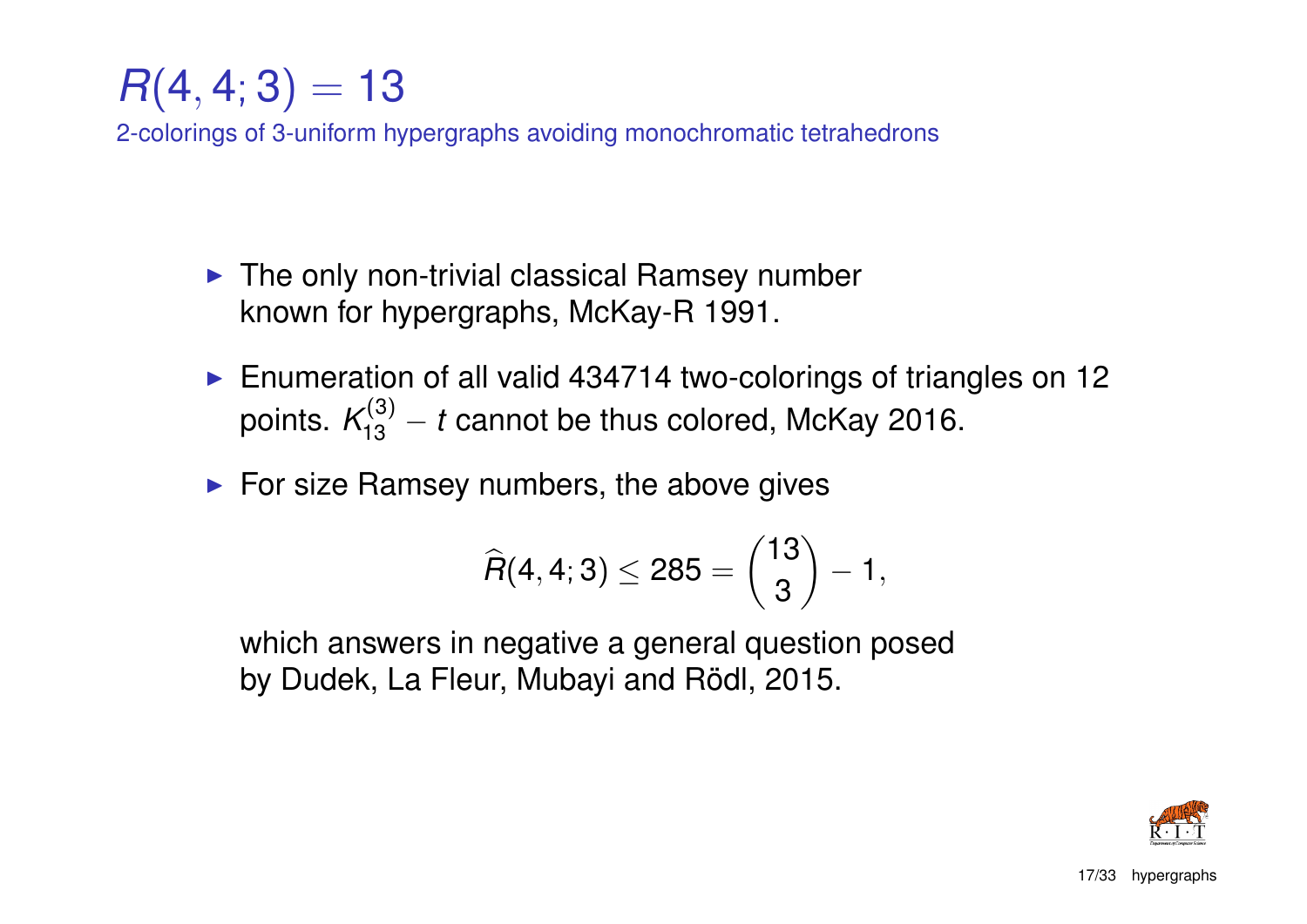$$
R_r(3)=R(3,3,\cdots,3)
$$

- $\blacktriangleright$  Much work on Schur numbers  $s(r)$ via sum-free partitions and cyclic colorings  $\mathcal{S}(r)>89^{r/4-c\log r}>3.07^r$  [except small *r*] Abbott+ 1965+
- $\blacktriangleright$  *s*(*r*) + 2  $\leq$  *R<sub>r</sub>*(3)
- <sup>I</sup> *R<sup>r</sup>* (3) ≥ 3*Rr*−1(3) + *Rr*−3(3) − 3 Chung 1973
- ▶ The limit  $L = \lim_{r \to \infty} R_r(3)^{\frac{1}{r}}$  exists Chung-Grinstead 1983

$$
(2s(r) + 1)^{\frac{1}{r}} = c_r \approx_{(r=6)} 3.199 < L
$$

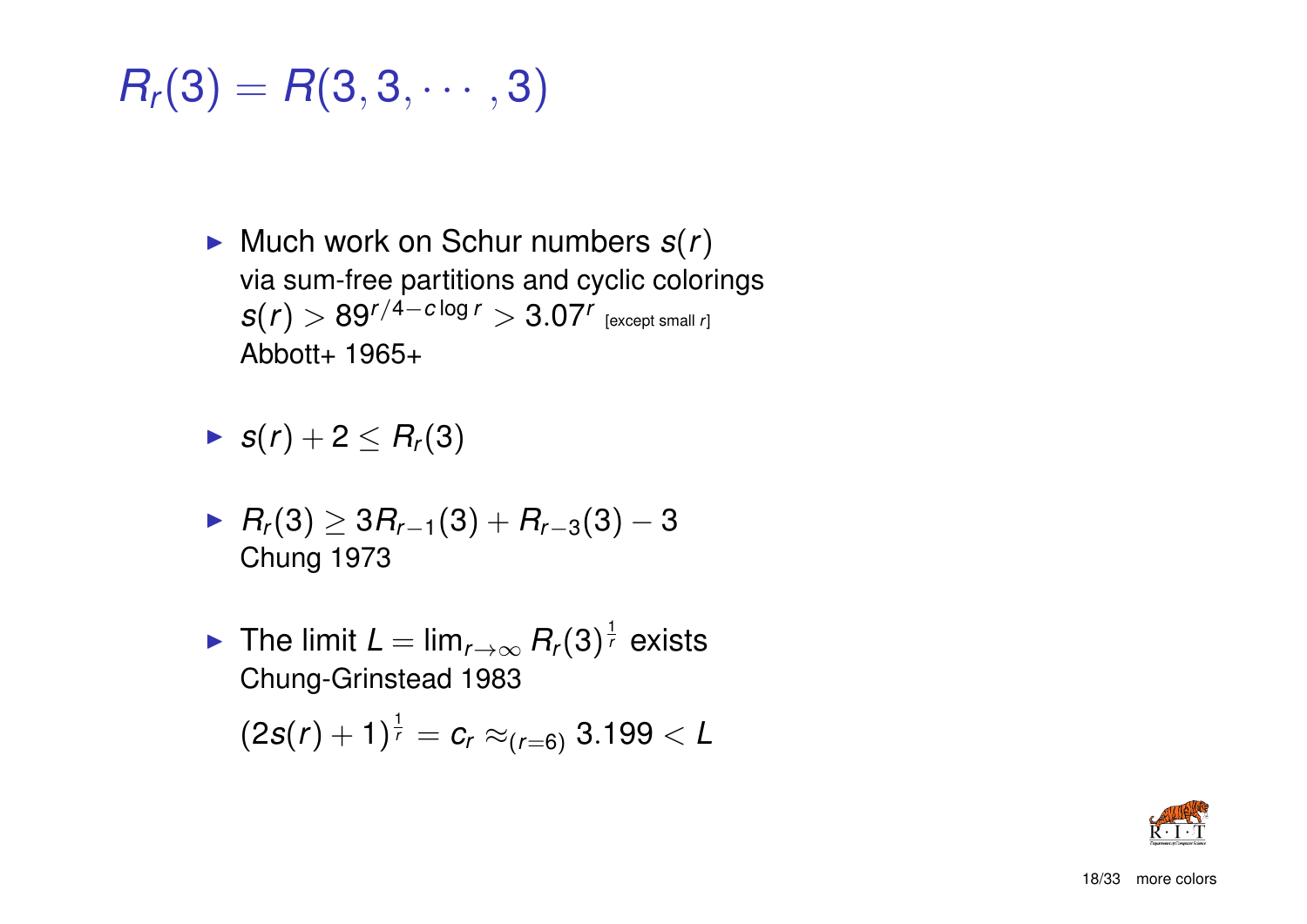## $R(3,3,3) = 17$

two Kalbfleisch (3, 3, 3; 16)-colorings, each color is a Clebsch graph





[Wikipedia]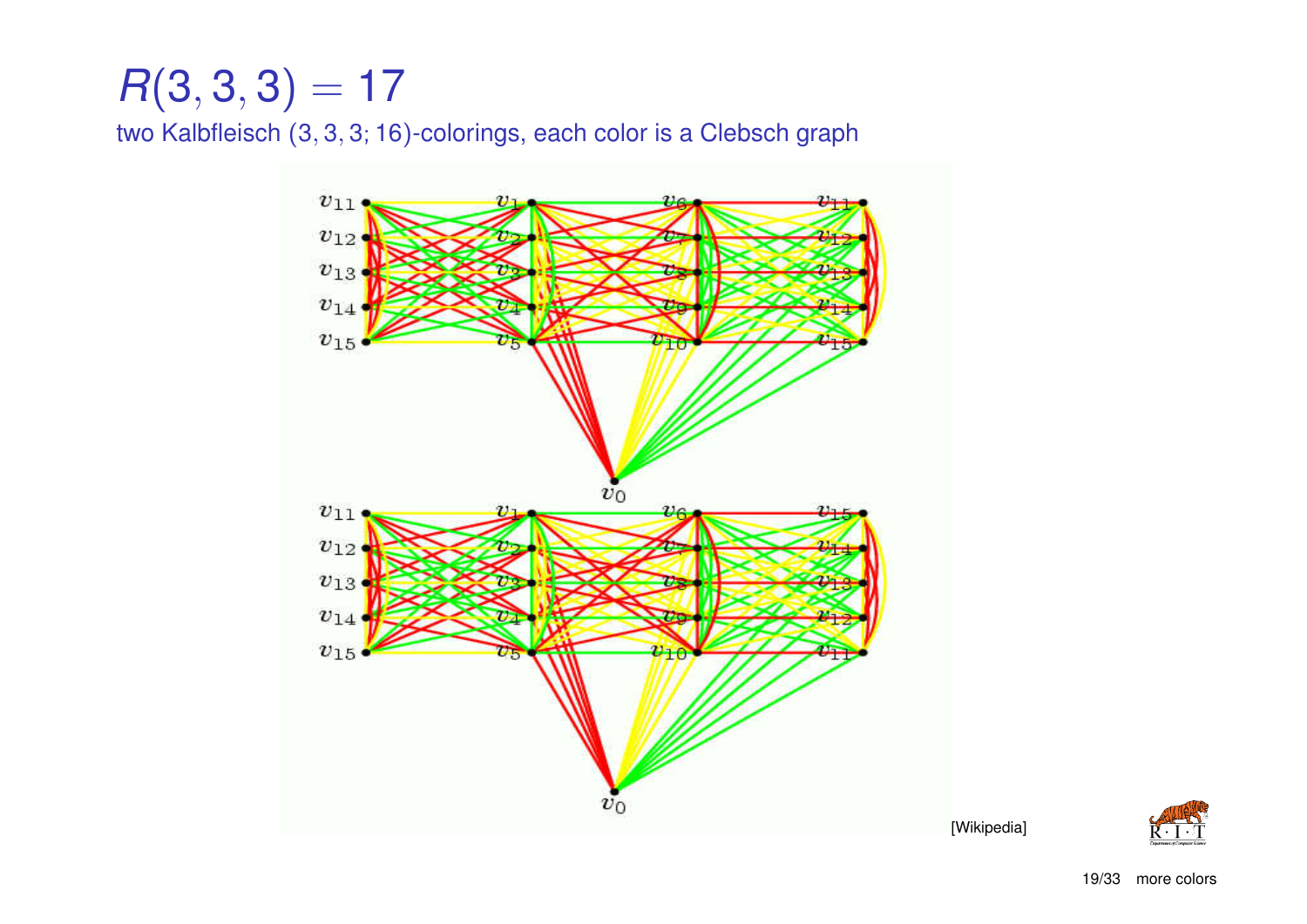### Four colors -  $R_4(3)$  $51 \leq R(3, 3, 3, 3) \leq 62$

| year | reference                  | <b>lower</b> | upper |
|------|----------------------------|--------------|-------|
| 1955 | Greenwood, Gleason         | 42           | 66    |
| 1967 | false rumors               | [66]         |       |
| 1971 | Golomb, Baumert            | 46           |       |
| 1973 | Whitehead                  | 50           | 65    |
| 1973 | Chung, Porter              | 51           |       |
| 1974 | Folkman                    |              | 65    |
| 1995 | Sánchez-Flores             |              | 64    |
| 1995 | Kramer (no computer)       |              | 62    |
| 2004 | Fettes-Kramer-R (computer) |              | 62    |

History of bounds on  $R_4(3)$  [from FKR 2004]

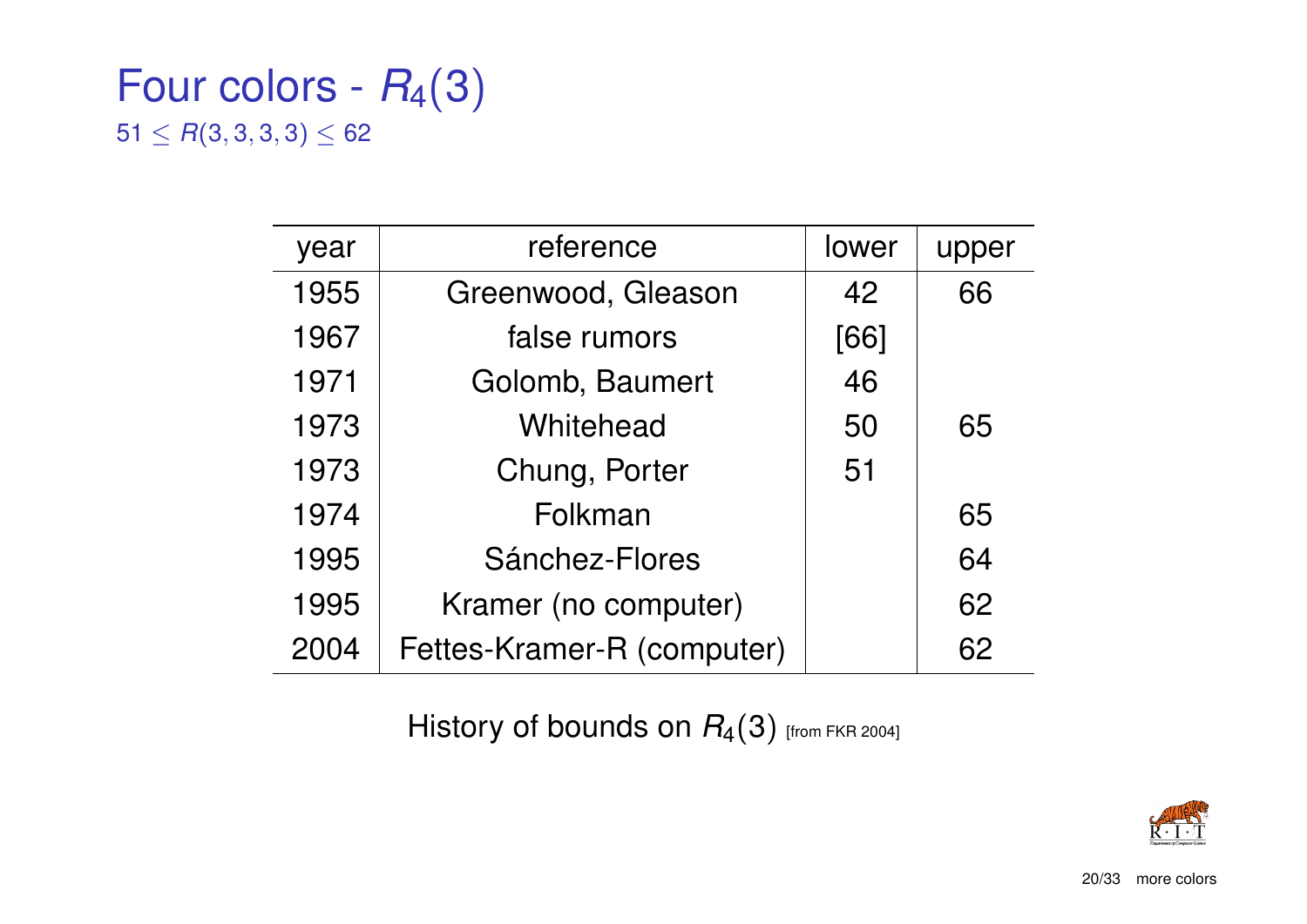## Four colors -  $R_4(3)$

color degree sequences for  $(3, 3, 3, 3, \geq 60)$ -colorings

| n  | orders of $N_{\eta}(v)$ |                           |
|----|-------------------------|---------------------------|
|    |                         |                           |
| 65 | [ 16, 16, 16, 16 ]      | Whitehead, Folkman 1973-4 |
| 64 | [16, 16, 16, 15]        | Sánchez-Flores 1995       |
| 63 | [16, 16, 16, 14]        |                           |
|    | [16, 16, 15, 15]        |                           |
| 62 | [16, 16, 16, 13]        | Kramer $1995+$            |
|    | [16, 16, 15, 14]        |                           |
|    | [16, 15, 15, 15]        | Fettes-Kramer-R 2004      |
|    |                         |                           |
| 61 | [16, 16, 16, 12]        |                           |
|    | [16, 16, 15, 13]        |                           |
|    | [16, 16, 14, 14]        |                           |
|    | [16, 15, 15, 14]        |                           |
|    | [15, 15, 15, 15]        |                           |
| 60 | [16, 16, 16, 11]        | guess: doable in 2017     |
|    | [16, 16, 15, 12]        |                           |
|    | [16, 16, 14, 13]        |                           |
|    | [16, 15, 15, 13]        |                           |
|    | [16, 15, 14, 14]        |                           |
|    | [ 15, 15, 15, 14 ]      |                           |
|    |                         |                           |

- ► Why don't heuristics come close to  $51 \leq R_4(3)$ ?
- Improve on  $R_4(3) \leq 62$

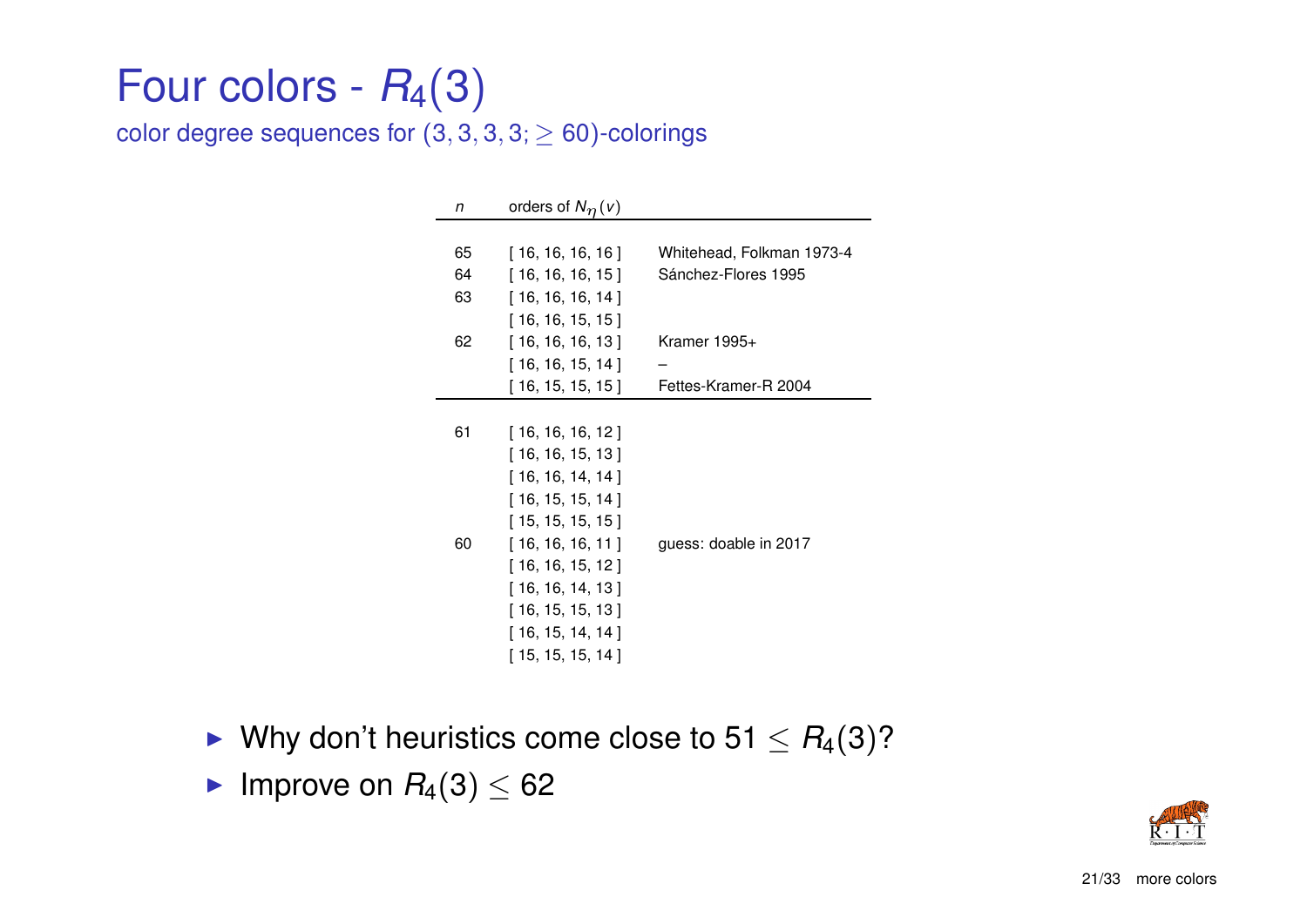## Diagonal Multicolorings for Cycles

Bounds on *R<sup>k</sup>* (*Cm*) in 2017 SRN

|   | m | 3           | 4        | 5         | 6        | 7   | 8  |
|---|---|-------------|----------|-----------|----------|-----|----|
| k |   |             |          |           |          |     |    |
| 3 |   | 17          | 11       | 17        | 12       | 25  | 16 |
| 4 |   | 51<br>62    | 18       | 33<br>137 | 18<br>20 | 49  | 20 |
| 5 |   | 162<br>307  | 27<br>29 | 65        | 26       | 97  | 28 |
| 6 |   | 538<br>1838 | 34<br>43 | 129       |          | 193 |    |

Table XIII. Known values and bounds for  $R_k(C_m)$  for small  $k, m$ ;

Columns:

- $\triangleright$  3 just triangles, the most studied
- $\triangleright$  4 relatively well understood, thanks geometry!
- $\triangleright$  5 bounds on  $R_4(C_5)$  have a big gap

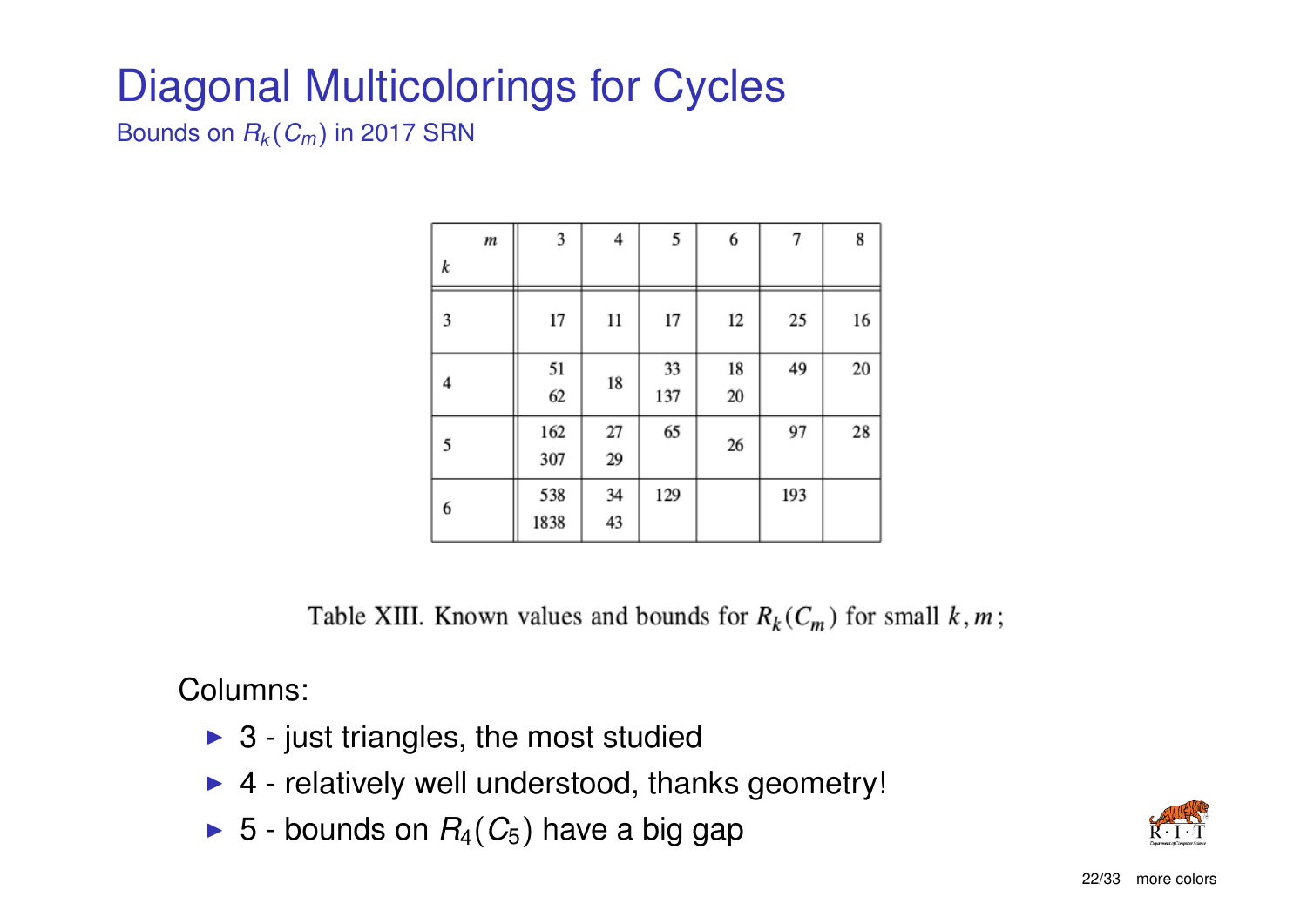## What to do next?

computationally

 $\blacktriangleright$  A nice, open, intriguing, feasible to solve case (Exoo 1991, Piwakowski 1997)

$$
28 \leq \textit{R}_3(\textit{K}_4-e) \leq 30
$$

- ► improve on 20  $\leq$  *R*( $K_4, C_4, C_4$ )  $\leq$  22
- improve on  $27 \leq R_5(C_4) \leq 29$
- $\triangleright$  improve on 33 ≤  $R_4(C_5)$  ≤ 137

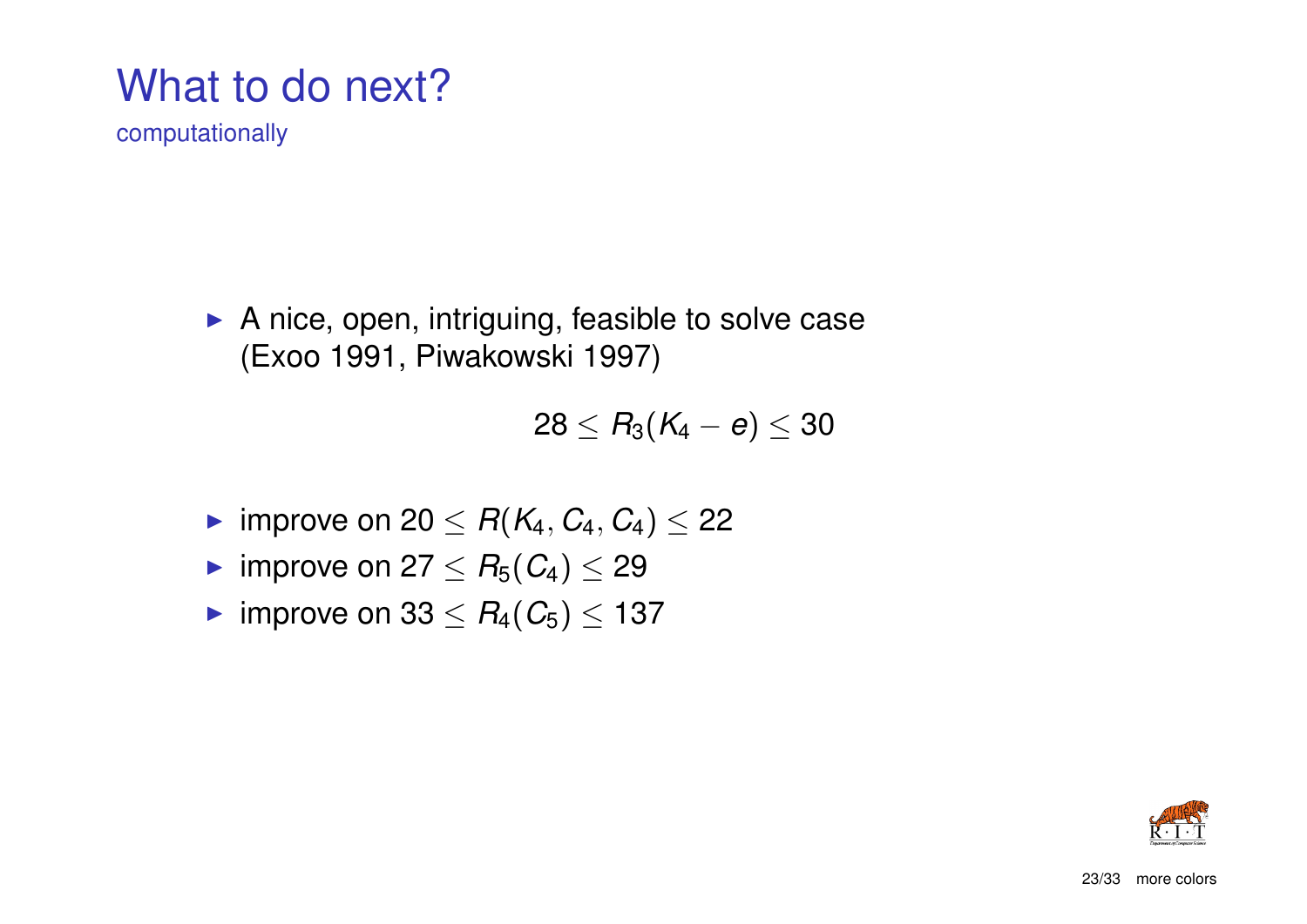### Folkman Graphs and Numbers

For graphs *F*, *G*, *H* and positive integers *s*, *t*

- $\blacktriangleright$   $F \to (s,t)^e$  iff in every 2-coloring of the edges of F there is a monochromatic  $\mathcal{K}_{s}$  in color 1 or  $\mathcal{K}_{t}$  in color 2
- $\blacktriangleright$   $F \to (G, H)^e$  iff in every 2-coloring of the edges of F there is a copy of *G* in color 1 or a copy of *H* in color 2
- $\triangleright$  variants: coloring vertices, more colors

#### **Edge Folkman graphs**

 $\mathcal{F}_e(\mathbf{s}, t; k) = \{F \mid F \rightarrow (\mathbf{s}, t)^e, \; \mathcal{K}_k \not\subseteq \mathcal{F}\}$ 

#### **Edge Folkman numbers**

 $F_e(s, t; k) =$  the smallest order of graphs in  $F_e(s, t; k)$ 

### **Theorem (Folkman 1970)**

If  $k > \max(s, t)$ , then  $F_e(s, t; k)$  and  $F_v(s, t; k)$  exist.

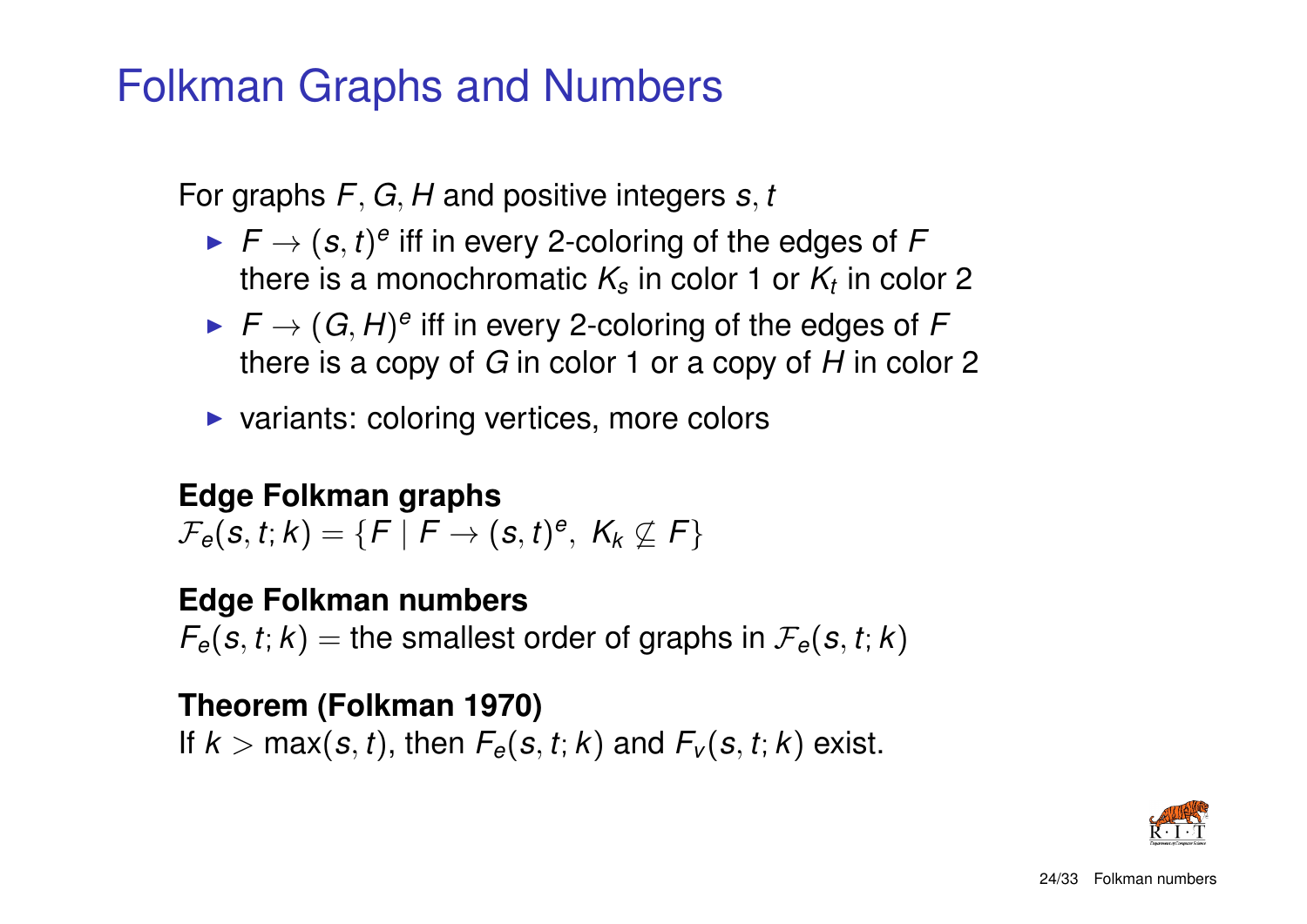### Test - Hunt - Exhaust

Folkman numbers

Hints.

- $\blacktriangleright$  Inverted role of lower/upper bounds wrt Ramsey
- $\blacktriangleright$   $F_e$  tends to be much harder than  $F_v$

Folkman is harder then Ramsey.

- $\blacktriangleright$  Testing:  $F \to (G, H)$  is  $\Pi_2^p$  $\frac{\mu}{2}$ -complete, only some special cases run reasonably well.
- $\blacktriangleright$  Hunting: Use smart constructions. Very limited heuristics.
- $\blacktriangleright$  Exhausting: Do proofs. Currently, computationally almost hopeless.

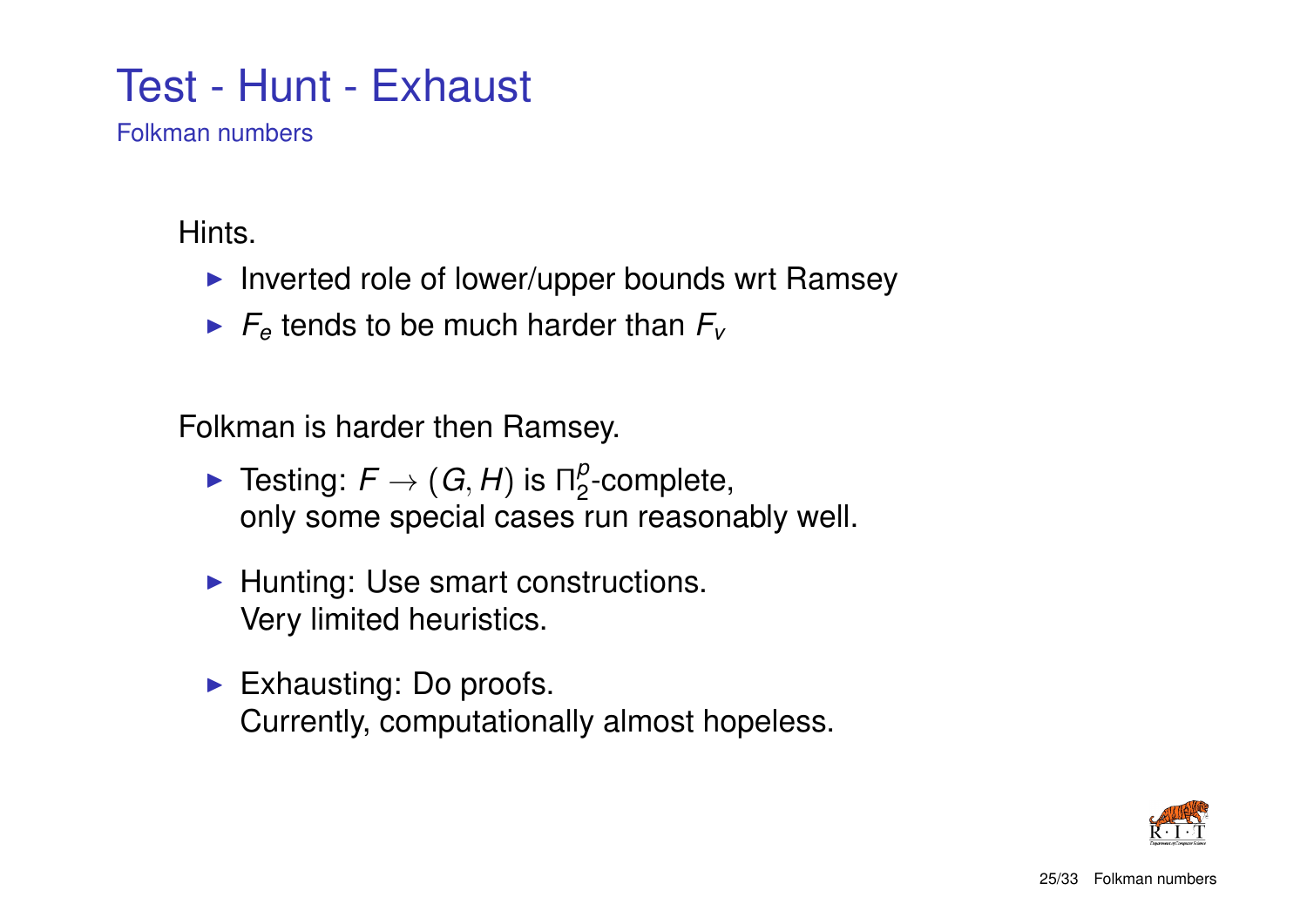### Bounds from Chromatic Numbers

Set 
$$
m = 1 + \sum_{i=1}^{r} (a_i - 1)
$$
,  $M = R(a_1, \dots, a_r)$ .

#### **Theorem** (Nenov 2001, Lin 1972, others)

If  $G \to (a_1, \dots, a_r)^v$ , then  $\chi(G) \geq m$ . If  $G \to (a_1, \cdots, a_r)^e$ , then  $\chi(G) \geq M$ .

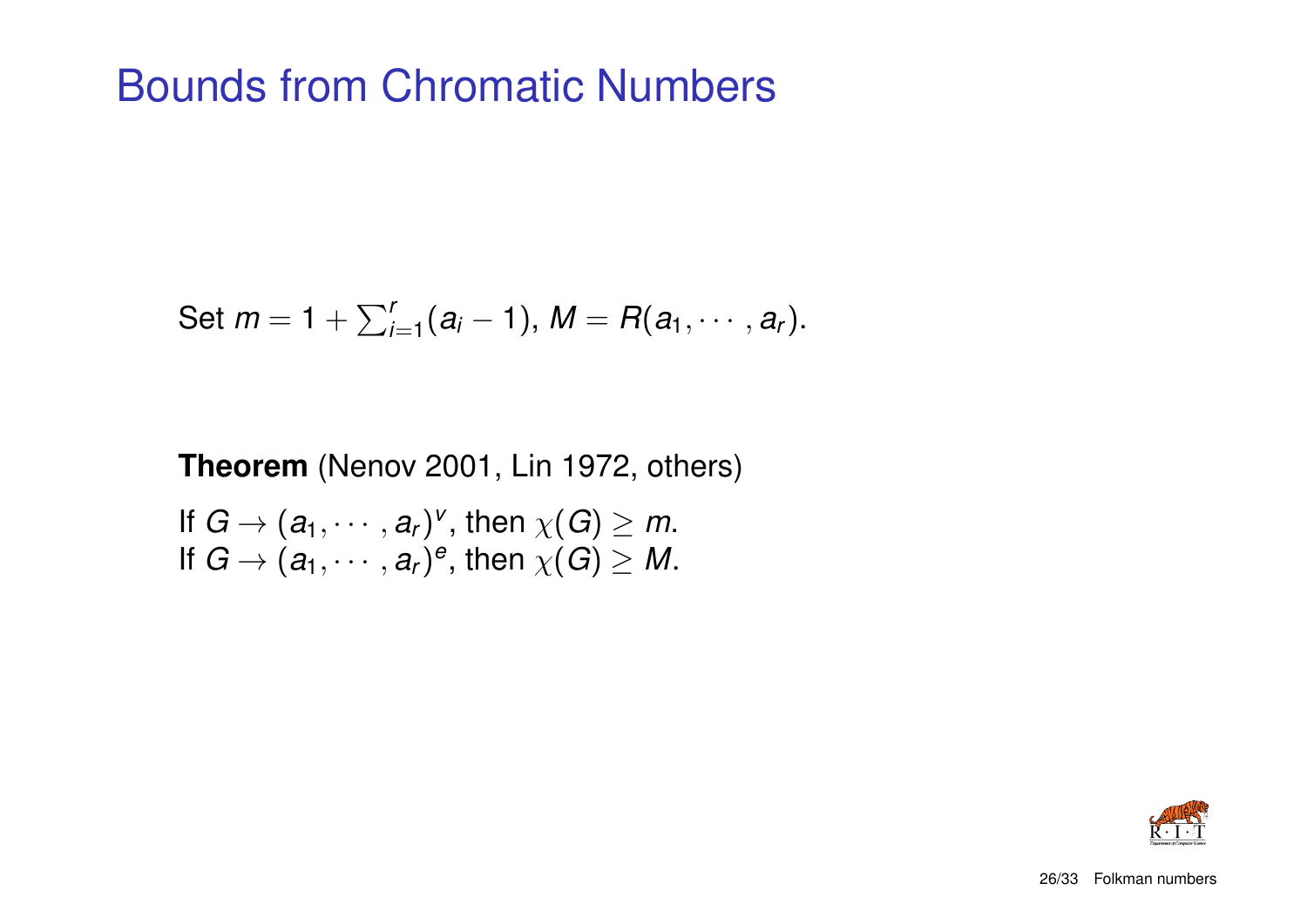### Special Case of Folkman Numbers

is just about graph chromatic number χ(*G*)

Note: 
$$
G \rightarrow (2 \cdots r2)^{v} \iff \chi(G) \ge r+1
$$

For all  $r \geq 1$ ,  $F_v(2^r; 3)$  exists and it is equal to the smallest order of  $(r + 1)$ -chromatic triangle-free graph.

 $F_v(2^{r+1};3) \leq 2F_v(2^r;3)+1$ , Mycielski construction, 1955

#### **small cases**

 $F_v(2^2; 3) = 5$ ,  $C_5$ , Mycielskian, 1955  $F_v(2^3; 3) = 11$ , the Grötzsch graph, Mycielskian, 1955  $F_{V}(2^{4};3) = 22$ , Jensen and Royle, 1995  $32 \leq \mathit{F}_{\nu}(2^5;3) \leq 40,$  Goedgebeur, 2017

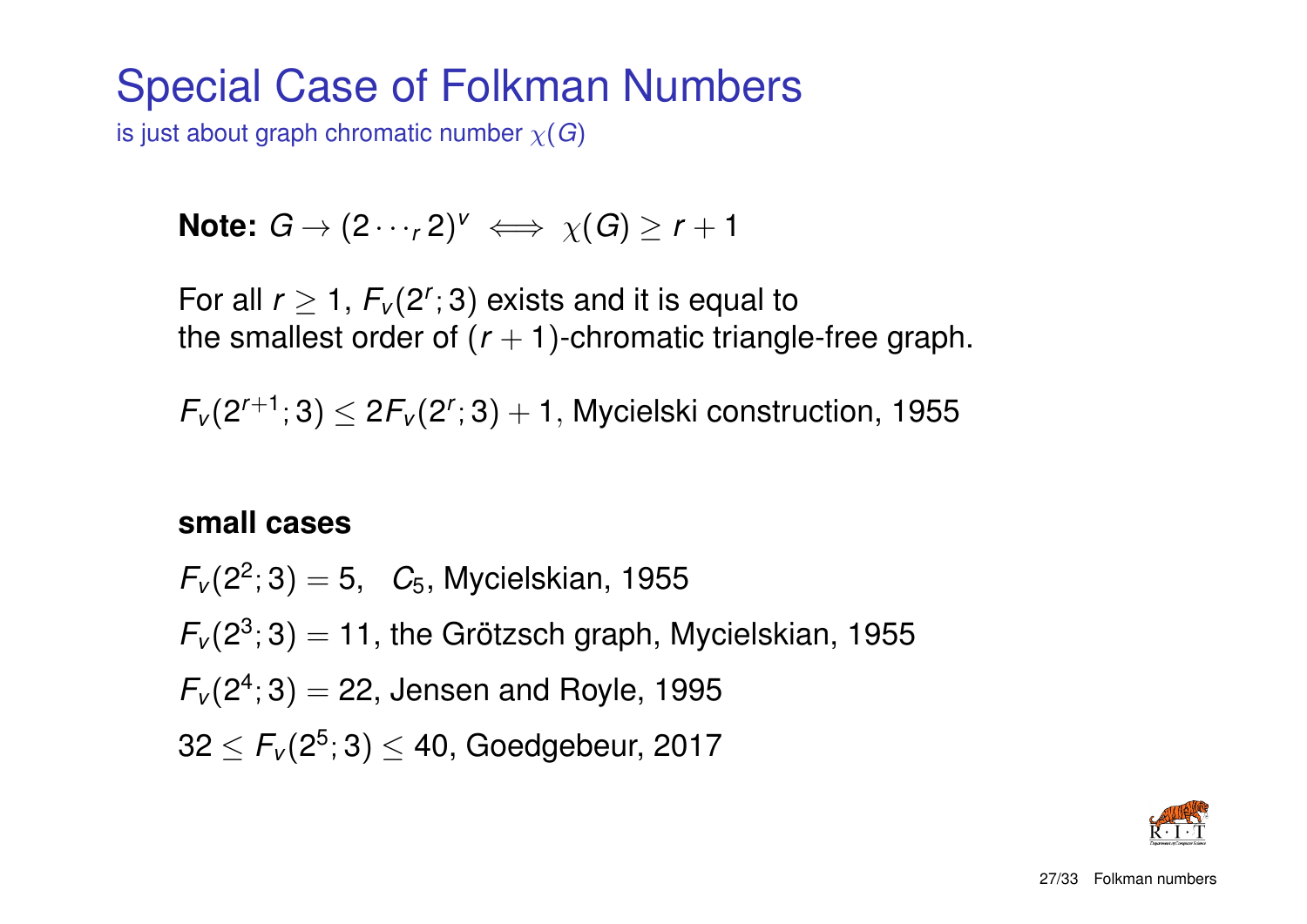## 50 Years of *Fe*(3, 3; 4)

What is the smallest order *n* of a *K*4-free graph which is not a union of two triangle-free graphs?

| year | lower/upper<br>bounds | who/what                        |
|------|-----------------------|---------------------------------|
| 1967 | any?                  | Erdős-Hajnal                    |
| 1970 | exist                 | Folkman                         |
| 1972 | $10 -$                | Lin                             |
| 1975 | $-10^{10}$ ?          | Erdős offers \$100 for proof    |
| 1986 | $-8 \times 10^{11}$   | Frankl-Rödl, almost won         |
| 1988 | $-3 \times 10^{9}$    | Spencer, won \$100              |
| 1999 | $16 -$                | Piwakowski-R-Urbański, implicit |
| 2007 | $19 -$                | $R-Xu$                          |
| 2008 | $-9697$               | Lu, eigenvalues                 |
| 2008 | $-941$                | Dudek-Rödl, maxcut-SDP          |
| 2012 | $-100?$               | Graham offers \$100 for proof   |
| 2014 | $-786$                | Lange-R-Xu, maxcut-SDP          |
| 2016 | $20 - 785$            | Bikov-Nenov / Kaufmann-Wickus-R |

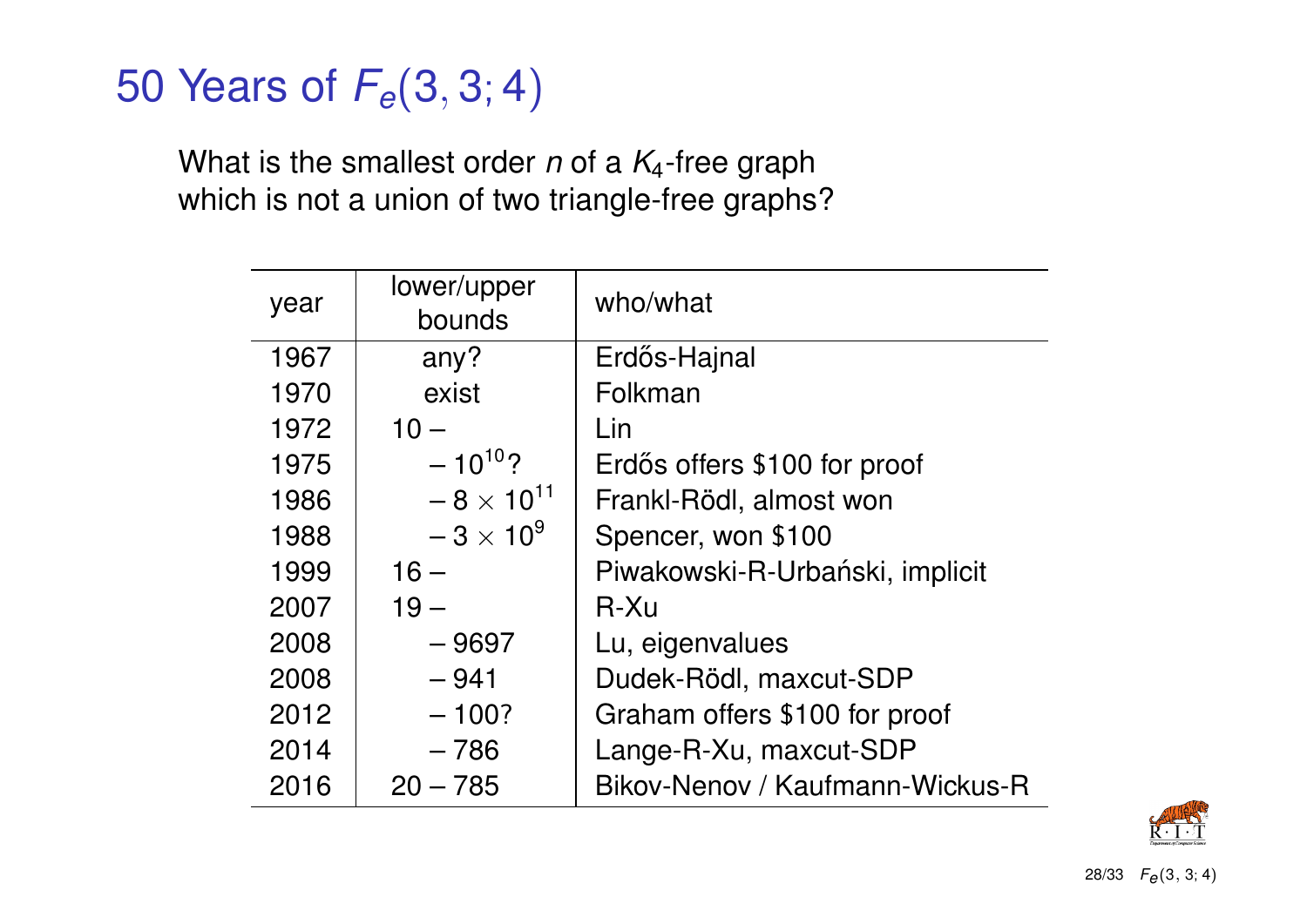## Most Wanted Folkman Number: *Fe*(3, 3; 4)

and how to earn \$100 from RL Graham

The best known bounds:

 $20 \le F_e(3,3;4) \le 785.$ 

- ► Upper bound 785 from a modified residue graph via SDP.
- ▶ Ronald Graham Challenge for \$100 (2012): Determine whether  $F_e(3, 3; 4) \le 100$ .

Conjecture (Exoo, around 2004):

- $\blacktriangleright$   $G_{127} \rightarrow (3,3)^e$ , moreover
- **Figure 133 vertices from**  $G_{127}$  **gives graph**  $G_{94}$ **,** which still looks good for arrowing, if so, worth \$100.
- $\blacktriangleright$  Lower bound: very hard, crawls up slowly 10 (Lin 1972), 16 (PUR 1999), 19 (RX 2007), 20 (Bikov-Nenov 2016).

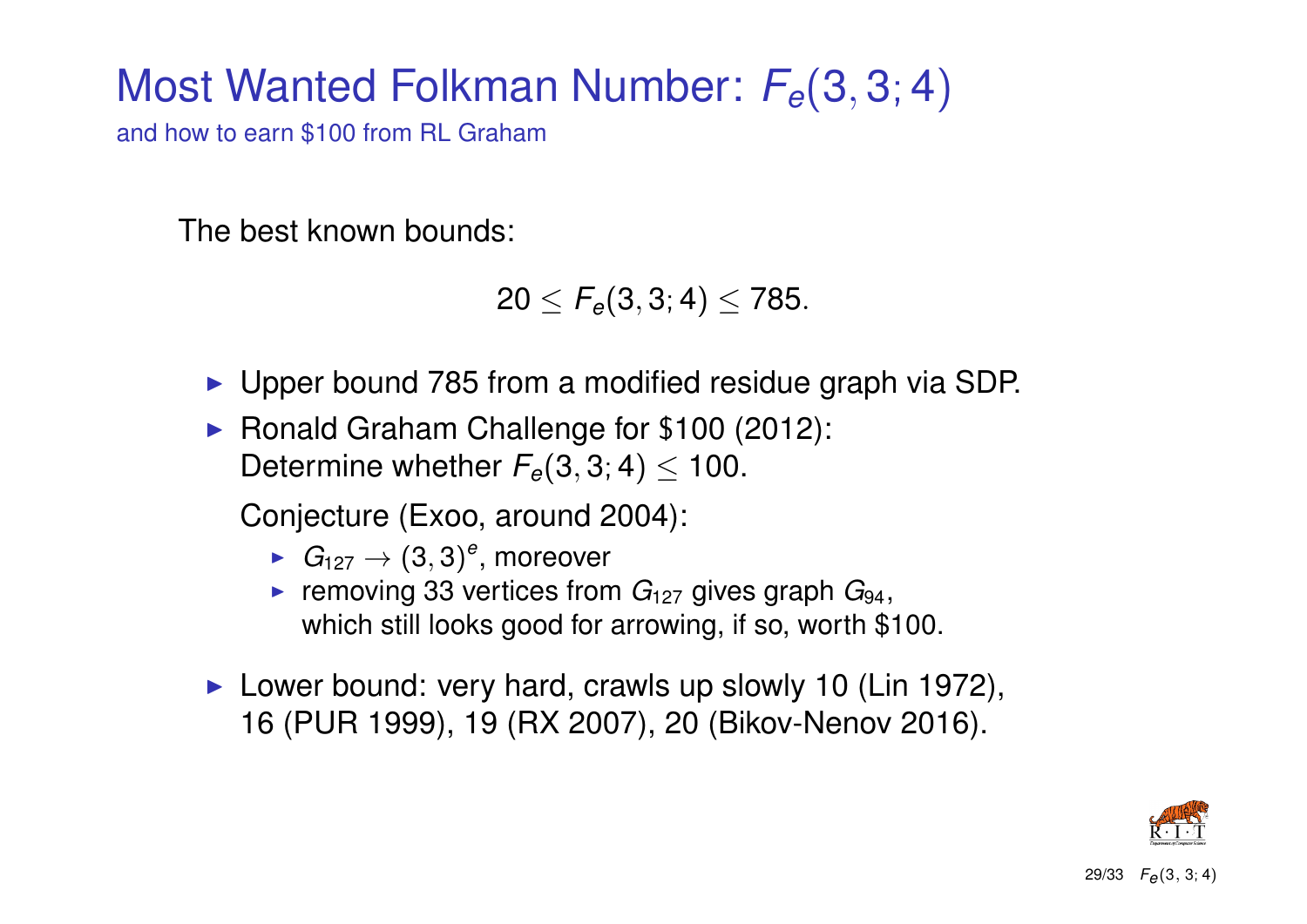### Graph *G*<sup>127</sup>

Hill-Irving 1982, a cool *K*4-free graph studied as a Ramsey graph

$$
G_{127} = (\mathcal{Z}_{127}, E)
$$
  

$$
E = \{(x, y) | x - y = \alpha^3 \pmod{127} \}
$$

Exoo conjectured that  $G_{127} \rightarrow (3,3)^e$ .

- $\blacktriangleright$  resists direct backtracking
- $\blacktriangleright$  resists eigenvalues method
- $\blacktriangleright$  resists semi-definite programming methods
- $\triangleright$  resists state-of-the-art 3-SAT solvers
- $\blacktriangleright$  amazingly rich structure, hence perhaps will not resist a proof by hand ...

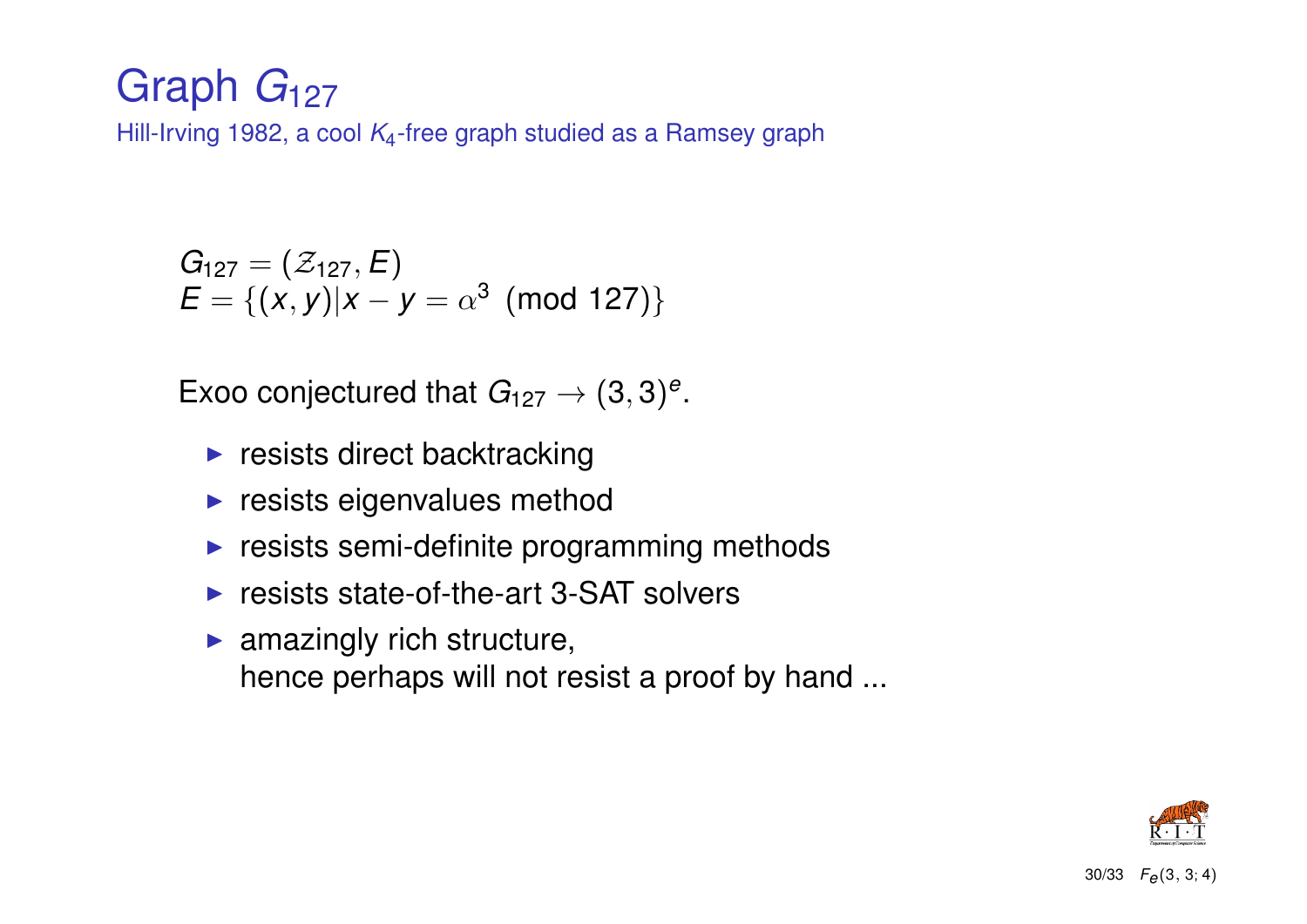## Other Computational Approaches

each with some success

- ► Huele, 2005–17: SAT-solvers, VdW numbers, Pythagorean triples, *Science of Brute Force*, CACM August 2017.
- ▶ Codish, Frank, Itzhakov, Miller (2016): finishing  $R(3,3,4) = 30$ , symmetry breaking, BEE (Ben-Gurion Equi-propagation Encoder) to CNF, CSP.
- ► Lidický-Pfender (2017), using Razborov's flag algebras (2007) for 2- and 3-color upper bounds.
- $\triangleright$  Surprising new lower bounds by heuristics: Kolodyazny, Kuznetsov, Exoo, Tatarevic (2014–2017).
- Ramsey quantum computations, D-Wave?  $(2020-)$ .

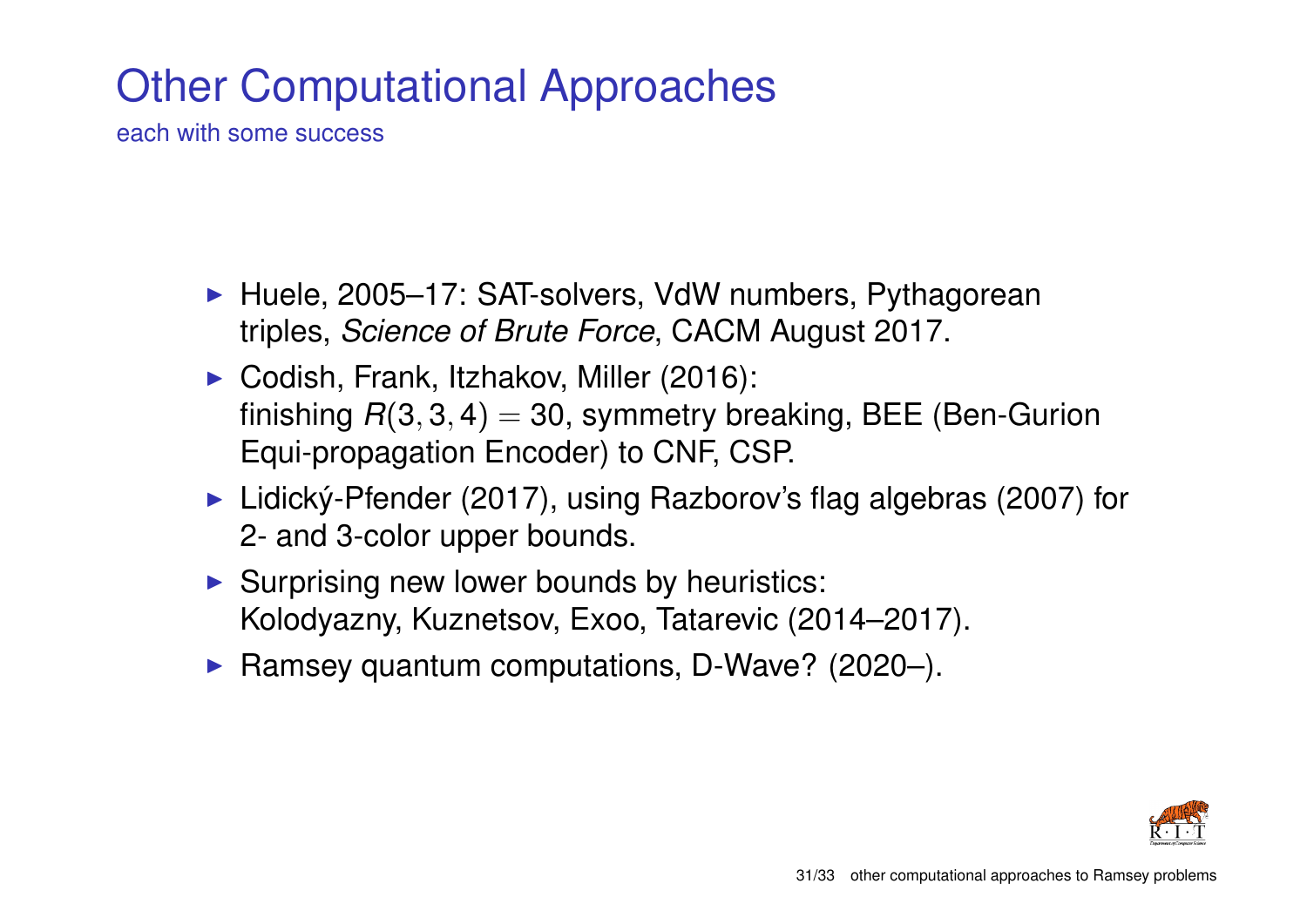### Papers to look at

- $\triangleright$  SPR, revision #15 of the survey paper *Small Ramsey Numbers* at the *ElJC*, March 2017.
- $\triangleright$  Xiaodong Xu and SPR, Some Open Questions for Ramsey and Folkman Numbers, in *Graph Theory, Favorite Conjectures and Open Problems*, Problem Books in Mathematics Springer 2016, 43–62.
- $\blacktriangleright$  Rujie Zhu, Xiaodong Xu, SPR, A small step forwards on the Erdős-Sós problem concerning the Ramsey numbers *R*(3, *k*), *DAM* 214 (2016), 216–221.